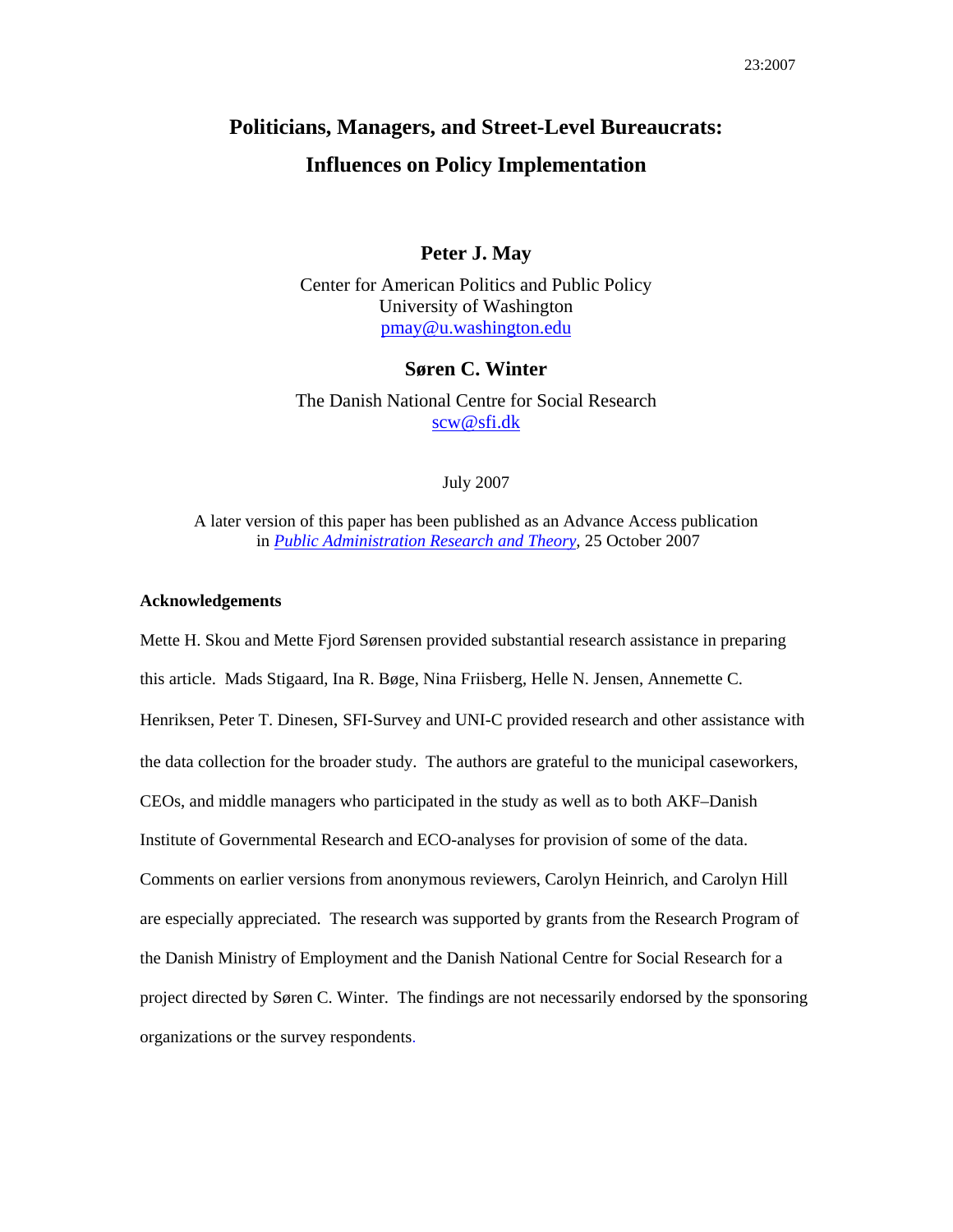# **Politicians, Managers, and Street-Level Bureaucrats: Influences on Policy Implementation**

#### **Abstract**

This article addresses the influence of politicians, managers, and the dispositions of street-level bureaucrats in shaping actions at the frontlines of policy implementation. We investigate these for the implementation of employment policy reforms in Denmark. Our findings show a large percentage of caseworkers emphasizing actions that are consistent with the national employment reform goal of getting clients into jobs quickly. The influence of politicians and managers in bringing this about is relatively limited in comparison to the influences of caseworkers' understanding of policy goals, their professional knowledge, and their policy predispositions. Our main contribution is an unpacking of the political and managerial influences on caseworkers' policy emphases. We find direct effects and, more notably, indirect effects that operate on the influence of caseworkers' perceptions of policy goals and their knowledge. These findings provide a more nuanced and positive assessment than much of the implementation literature of the way that higher-level policies are translated into actions at the frontlines.

.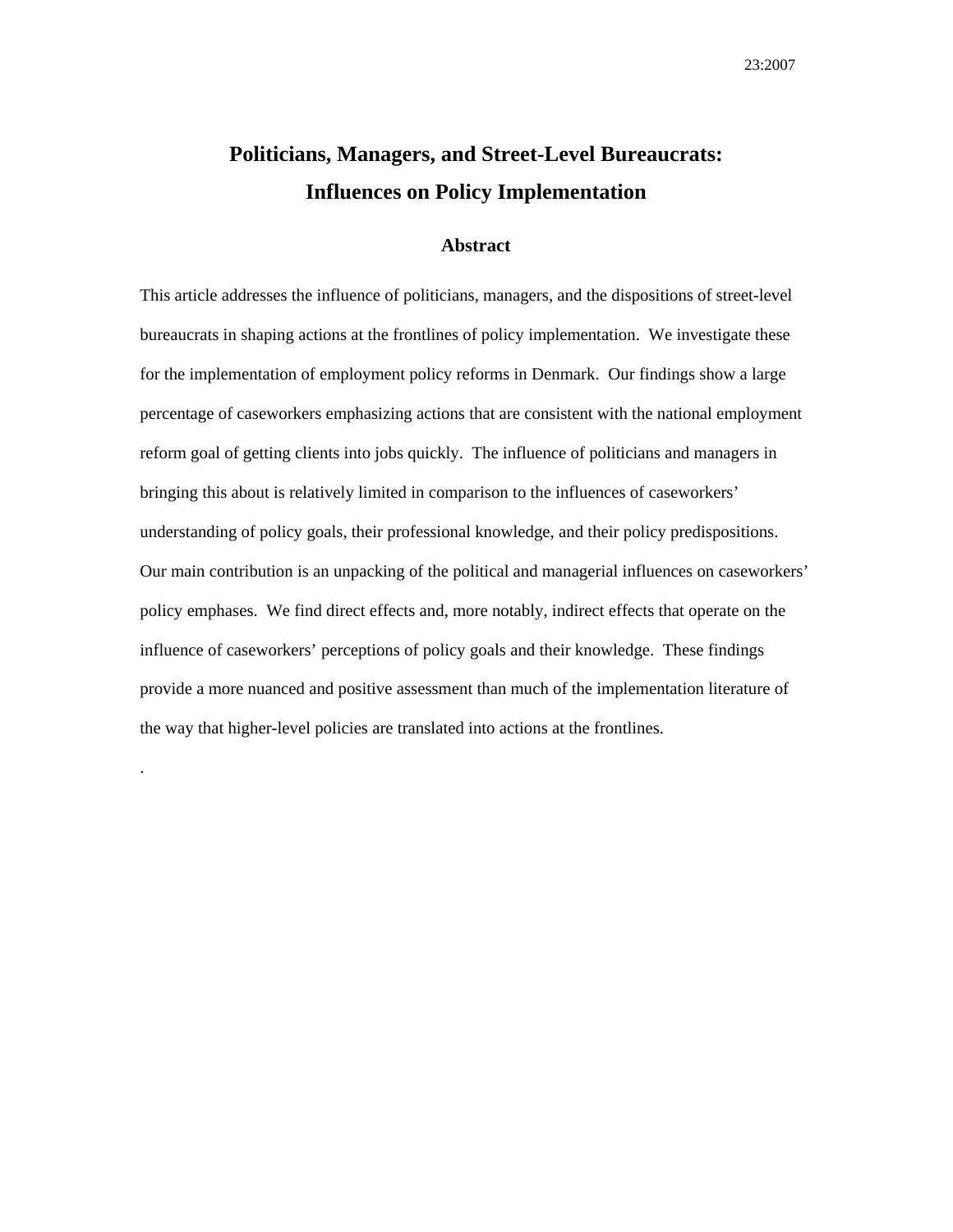## **Politicians, Managers, and Street-Level Bureaucrats: Influences on Policy Implementation**

Since the seminal work of Lipsky (1980) suggesting that the actions of street-level bureaucrats diverge from stated policies, a number of scholars have attempted to identify the extent and sources of this divergence. It is now well accepted that the actions at the frontlines of policy do sometimes, if not often, differ from the intentions of higher ups. Beyond this broad generalization, the findings among the numerous studies of this topic in the past twenty-five years differ greatly with respect to the specifics of the extent, meaning, and sources of policy divergence between policy principals and the frontlines of policy implementation. Meyers and Vorsanger (2003, 254) suggest that the contradictions in findings have "more to do with limitations in theory, methods and the contextualizing of research than with more fundamental disagreements."

A variety of studies have examined controls over street-level bureaucrats and the ability to influence the behaviors of the frontlines of service delivery. These include consideration of signals by political superiors (Keiser and Soss 1998; Langbein 2000), organizational arrangements (Hill 2006), administrative emphasis of policy goals (Ewalt and Jennings 2004; Hill 2006; Riccucci, Meyers, Lurie, and Han 2004), enhancements of staff capacity (Winter 2003), and managerial supervision (Brehm and Gates 1997; Brewer 2004; Ricucci 2005). As a whole, these studies reinforce the well known tenant of implementation studies that the translation of higher-level goals into street-level actions is subject to a variety of disjunctive influences. But, the accumulated research provides little understanding of the importance of political and managerial influences in the implementation equation.

The studies that directly assess the importance of these factors for actions of frontline workers mainly suggest muted influences. In summarizing the findings of a multi-state study of the implementation of welfare reform in the United States, Norma Riccucci (2005, 115) concludes that state welfare organization managers were critical to policy reforms but had "much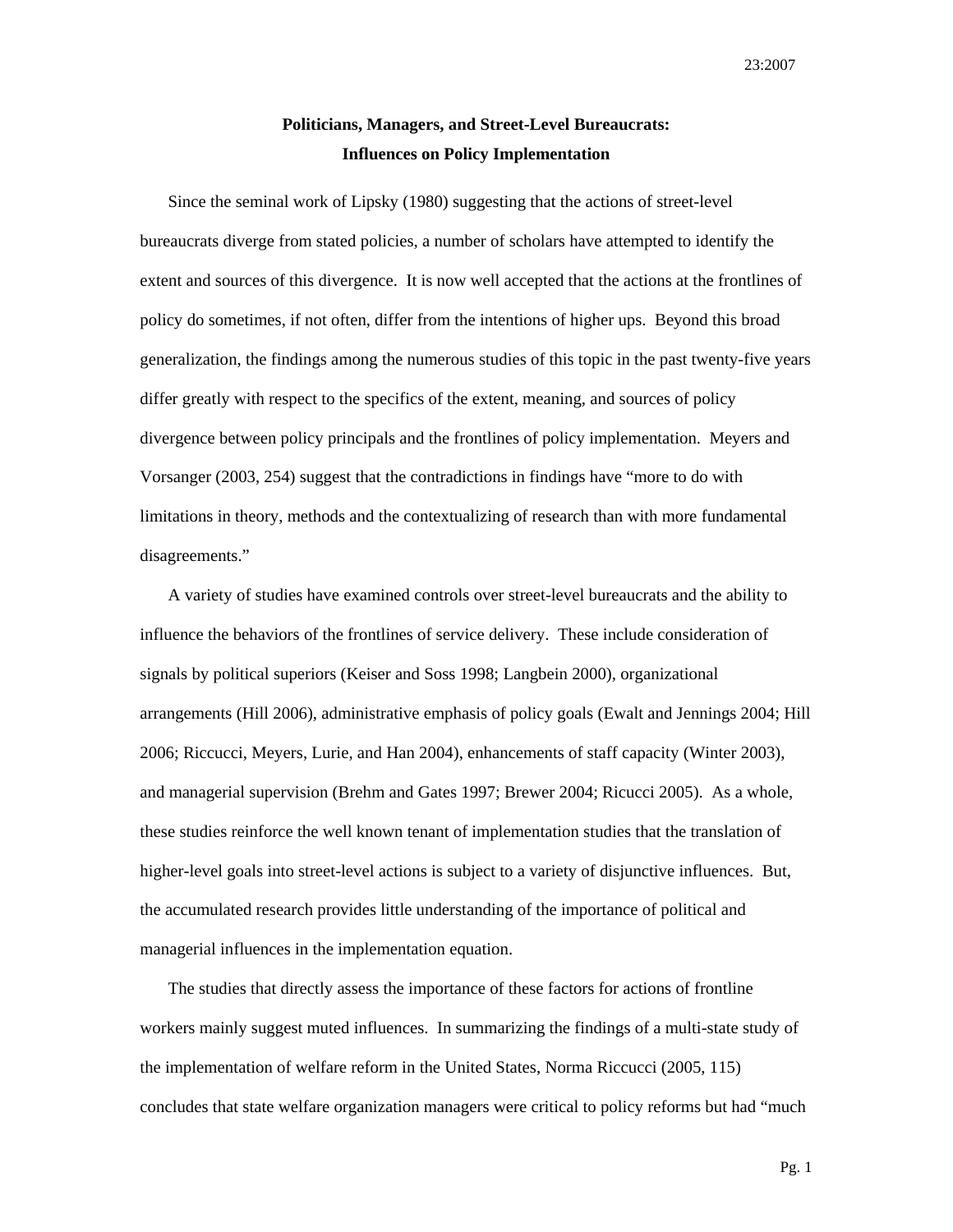less of an impact" at the frontlines of service delivery. Similarly, Brehm and Gates (1997, 128) conclude that managers exert "a small effect" on actions of social workers for their study in North Carolina. In contrast, Brewer identifies a set of managerial influences on federal employee's perceptions of their organizations' performance and suggests among these that frontline supervisors "seem to play an important role" (2005, 518). However, he does not quantify the importance of these effects.

We argue that assessment of the importance of political attention and managerial actions in shaping the policy emphases of street-level bureaucrats requires attention to differences in the levels of these influences. This interplay relates to the "polycentric governance" model of Lynn, Heinrich, and Hill (2000a, 2000b) with particular attention to the link between policy and implementing agencies and the link between the managerial aspects of agency implementation and operations (also see Meier, O'Toole, and Nicholson-Crotty 2004). We draw from theorizing about implementation and about public management in formulating hierarchal models for assessing the influence of political attention and managerial actions on the behaviors of streetlevel bureaucrats.

The context for this research is the actions of caseworkers for the municipal implementation of employment policy in Denmark. The national "Putting More People into Work" reform initiated in 2002 shifts the emphasis of employment programs from providing longer-term skills acquisition and financial support to an emphasis on getting people into jobs more quickly. Many of these changes are being implemented by municipalities that share employment services responsibilities with the central government.

#### **Conceptual Issues**

The literature suggests four sets of influences on street-level bureaucratic actions in implementing policy (see Meyers and Vorsanger 2003 for an overview). One set is the signals from political and administrative superiors about the content and importance of the policy. The policy sets forth policy intentions (goals) that are signaled by the wording of the policy and by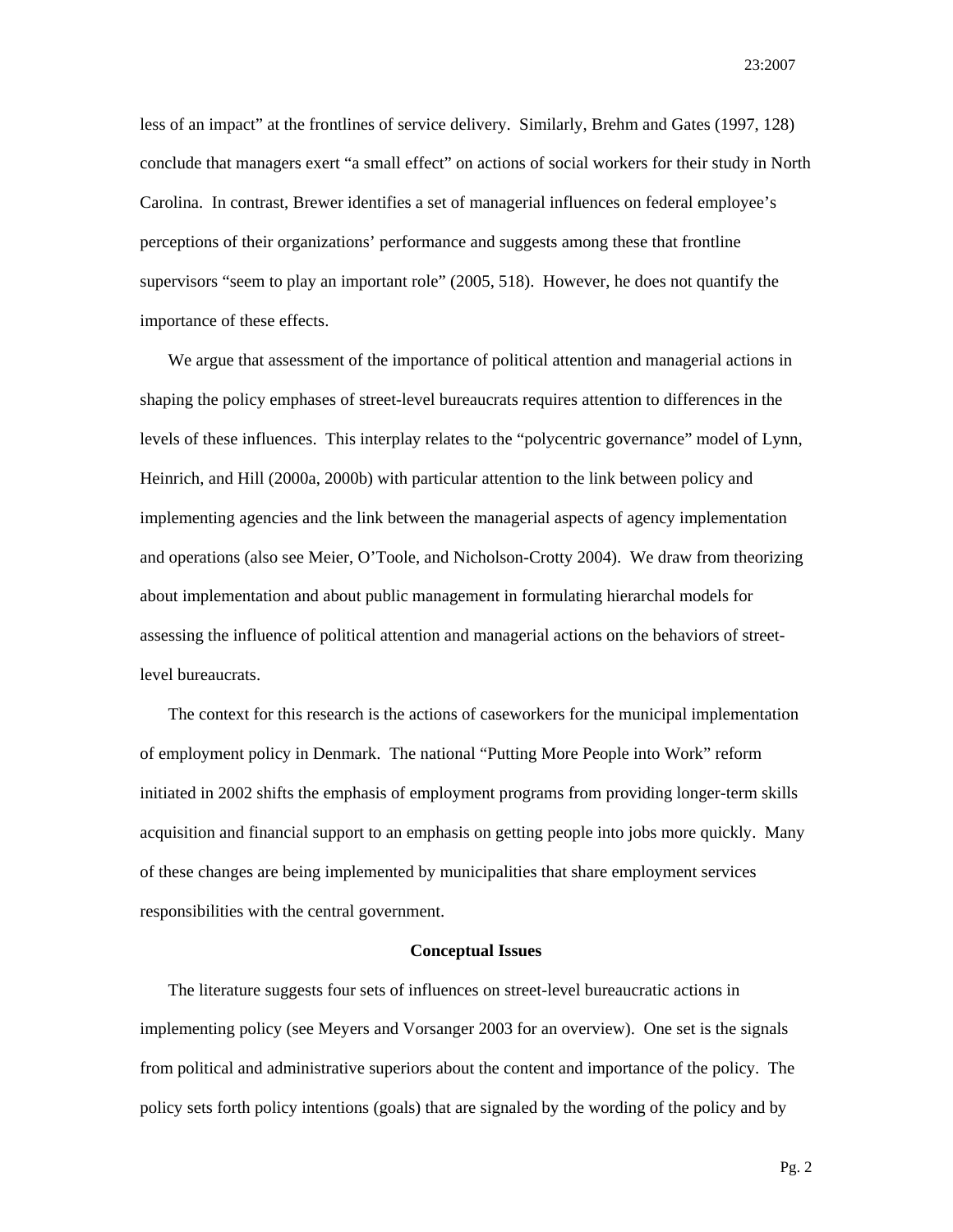various pronouncements by politicians and guidelines that are offered in support of the policy. A second set of influences is the organizational implementation machinery. As articulated by Lynn and colleagues (2000a, 2000b; also see Hill and Lynn 2004), implementing organizations provide organizational, managerial, and administrative imperatives that shape what happens at the operational level of service delivery.<sup>1</sup> One important aspect of this for street-level bureaucracy is the extent to which organizations delegate authority to make decisions to the frontlines or limit that discretion. A third set of considerations is the knowledge and attitudes of the street-level bureaucrats concerning relevant tasks, their work situation, and clients. A fourth set is the contextual factors concerning workloads, client mix, and other external pressures.

We consider the extent to which street-level bureaucrats emphasize actions that reflect higher-level policy goals. We focus on the role of political attention and managerial considerations in influencing these actions. We also consider the role of knowledge and policy perceptions of street-level bureaucrats along with contextual factors. The following hypotheses guide our empirical investigation.

 $H<sub>1</sub>$  Street-level factors dominate political and managerial factors in shaping implementation actions of street-level bureaucrats.

This hypothesis reiterates one of the basic findings of prior literature that street-level factors concerning the policy understanding, knowledge, attitudes, and values of street-level bureaucrats are key influences on their behaviors (see Meyers and Vorsanger 2003, 248–249). Lipsky (1980, 13-23) observed that the discretion granted street-level bureaucrats and their relative autonomy from higher authority creates a void in guiding choices made by street-level bureaucrats to be filled by street-level factors. This basic observation has been born out in studies of the role of street-level bureaucrats in implementing jobs programs (e.g., Sandfort 2000) and welfare reforms (e.g., Meyers, Glaser, and MacDonald 1998), as well as in a wide ranging ethnographic study by Maynard-Moody and Musheno (2000, 2003) of how "cops, teachers, and counselors" view their roles.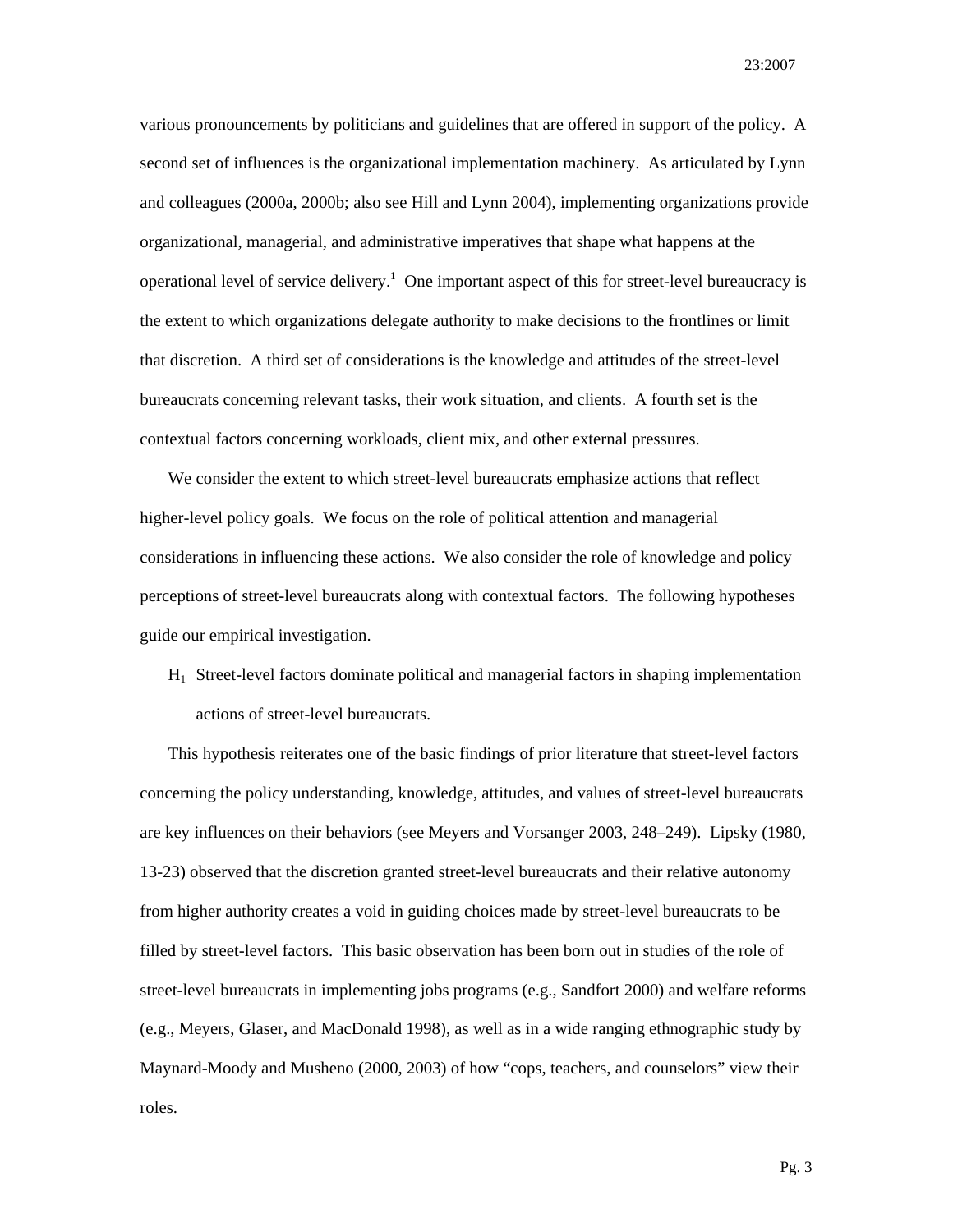As noted above, the studies that directly assess the importance of political and managerial factors to the actions of frontline workers mainly find muted influences (see Brehm and Gates 1997; Langbein and Jorstad 2004; Riccucci, Meyers, Lurie, and Han 2004; Riccucci 2005). The exception to the finding of weak managerial influences is Brewer's (2005) study of frontline managers and federal employees' perceptions of organizational performance.

Although the relevance of both street-level and higher-level (political and managerial) considerations is well established, no studies that we are aware of directly compare their influence. Instead, the research typically tests the statistical significance and effects of individual political and management-related variables as part of single-level, multivariate models. One contribution of this research is the quantification of the relative influence of different levels on frontline actions.

H2 Politicians and managers influence the actions of street-level bureaucrats both directly and in combination with other factors.

The findings of recent scholarship on public management reinforce the basic point that "management matters" in the performance of public organizations (see Boyne 2003; Brewer and Seldon 2000; Moynihan and Pandy 2005; Nicholson-Crotty and O'Toole 2004). This broader literature does not specifically address the behaviors of street-level bureaucrats or the channels through which that influence occurs. However, the conceptual models of public management by Hill and Lynn (2004) and by Meier and O'Toole (2002) tell us that managerial influence is often complicated because of the interactions among layers of influence. This necessitates modeling that includes direct and various combinations of effects.

Recent research findings about managerial influences comport with hypothesis 2. Brewer (2005) suggests that managerial actions operate upon the knowledge and motivations of employees and are not an independent force in shaping policy actions or outcomes. In studying educational performance of Latino students in Texas schools, Meier, O'Toole, and Nicholson-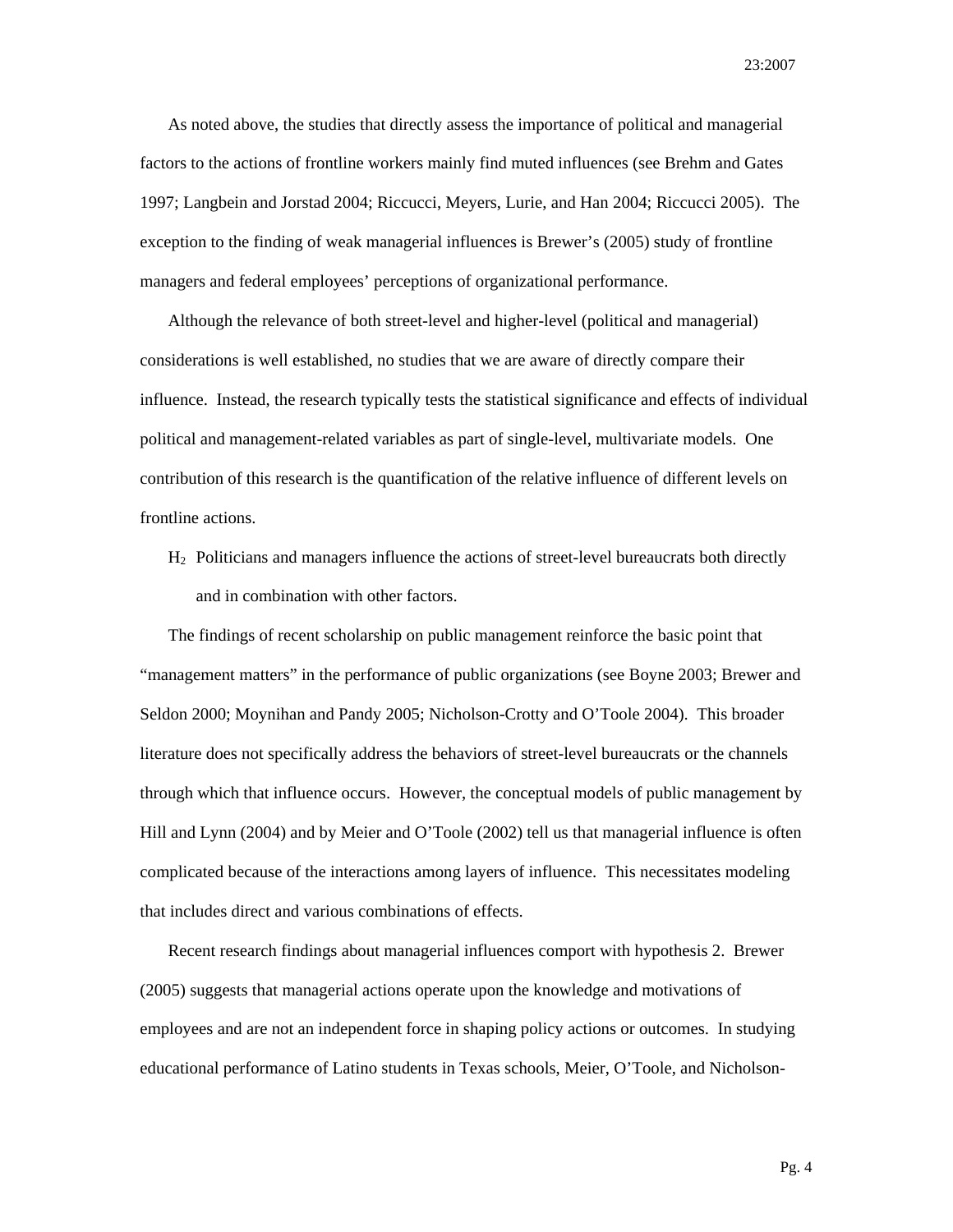Crotty (2004, 31) find that the managerial and political influence "cascade through the governance system" with both direct and indirect effects on performance.

Several managerial considerations are potentially relevant. One is supervision. This is the only consistent factor identified by Riccucci (2005) and separately by Brehm and Gates (1997) that influences actions of caseworkers, although each of these studies found that this influence was limited (more generally see Brewer 2005; Meier and O'Toole 2002). A second factor is the extent to which managers clearly communicate goals and expectations about how to handle different situations (see Riccucci, Meyers, Lurie, and Han 2004; Hill 2006). A third managerial factor is the extent to which decision-making authority is delegated to the frontlines. As discussed by Lipsky (1980), this raises both normative and empirical issues about the exercise of discretion that potentially undermines policy implementation (also see Maynard-Moody and Musheno 2000; Sandfort 2000).

 $H<sub>3</sub>$  The attention of elected officials who are closest to the frontlines has greater influence on the actions of street-level bureaucrats when signaling deviations from national policy goals than when signaling agreement with them.

Elected officials are clearly important in setting forth policy goals, which often are vague, and in reinforcing the importance of those goals. At issue is the strength and consistency of the signal that elected officials at all levels provide to implementers. A variety of studies indicate that politicians do influence policy outputs and outcomes at the local organizational level. This is evidenced by studies of Latino school board members' influence on Latino educational achievement in Texas (Meier, O'Toole, and Nicholson-Crotty 2004); federal, state, and local politician's partisan makeup in influencing regulatory enforcement actions of county-level occupational health and safety offices in New York (Scholz, Twombly, and Headrick 1991); and similar influences on the use of bureaucratic discretion in child support enforcement actions (Keiser and Soss 1998). Because these studies address aggregate outcomes rather than street-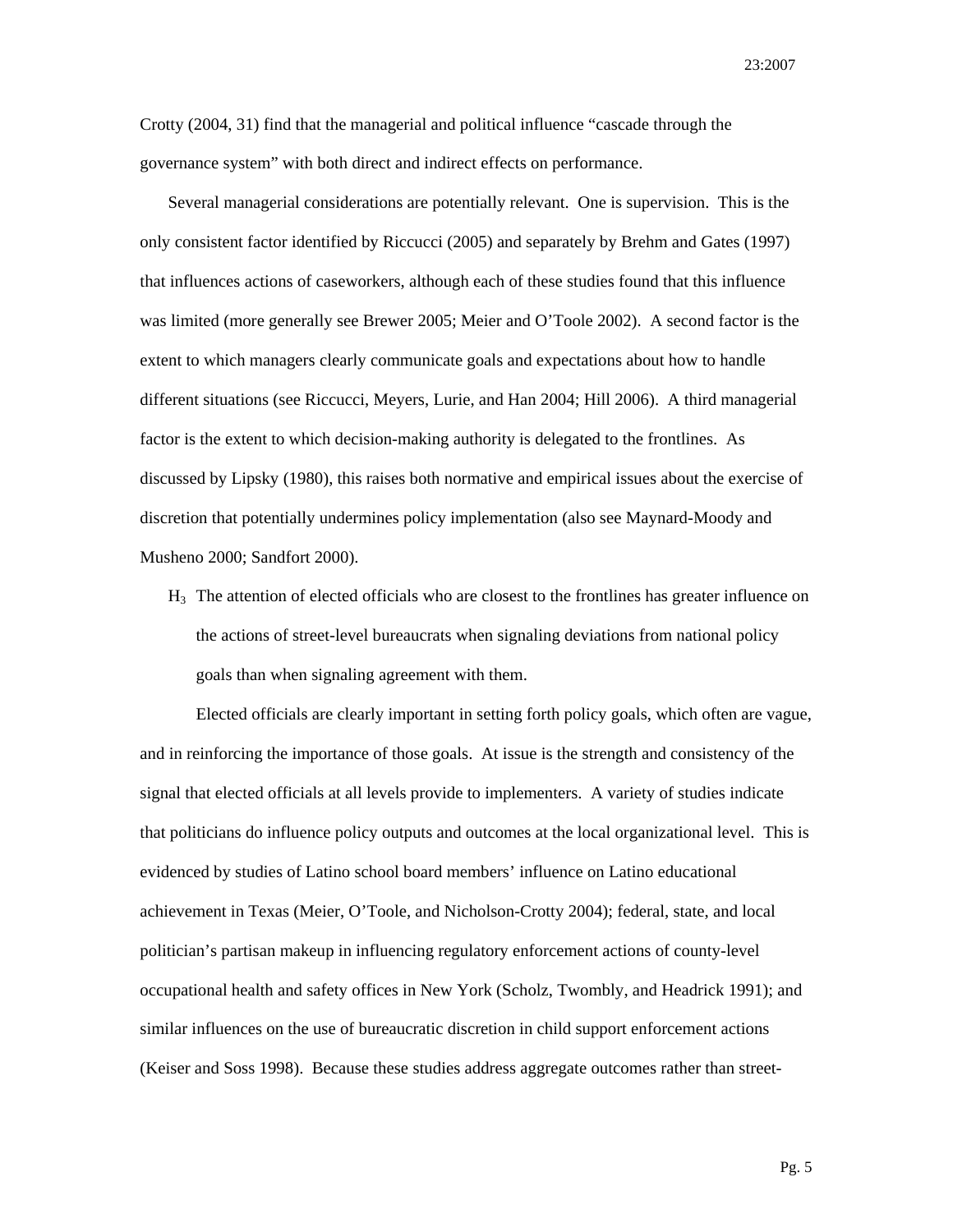level behaviors, Meyers and Vorsanger (2003) suggest they at best provide indirect evidence for political influences on street-level behaviors.

The research that specifically addresses the influence of political superiors on street-level actions presents a more nuanced set of findings that relate to the levels and specifics of the signals that are being sent. Political attention by local officials signals to street-level bureaucrats that their actions are being noticed and are important, but not all actions are noticed. Winter (2003) finds that the influence of municipal elected officials on caseworkers' decisions for implementing Danish integration policy and on inspectors' enforcement actions for Danish agro-environmental policies is disjunctive due to information asymmetries–visible aspects of street-level bureaucratic behavior are more readily influenced than less-visible aspects. At the same time, the nature of the signals also makes a difference. Langbein (2000) finds that the degree of agreement among policy principles is important in shaping the influence of these signals. Inconsistent political signals at different levels decrease frontline discretion, implying that actions are more in line with the desires of the more immediate elected officials.

We extend the reasoning from these studies in developing hypothesis 3 by considering the extent to which the more immediate policy signals are in accord with or differ from national policy goals. We suggest that street-level bureaucrats, who in the case we consider are somewhat predisposed to disagree with the national policy goals, seek confirmation for operating in accord with their predispositions. When local politicians signal their disagreement with national policy goals, the conflict between the predispositions of street-level bureaucrats and the national goals– the key element of Langbein's argument about uncertainty (also see Brehm and Gates 1997, 73)– is reduced. In contrast, local politicians' agreement with the national goals retains the conflict for street-level bureaucrats and thereby undermines political influence. Put differently, street-level bureaucrats have a greater license to diverge from national goals when those local politicians who are closest to the street-level bureaucrats disagree with the national goals. This consideration is appropriately modeled as a conditional effect.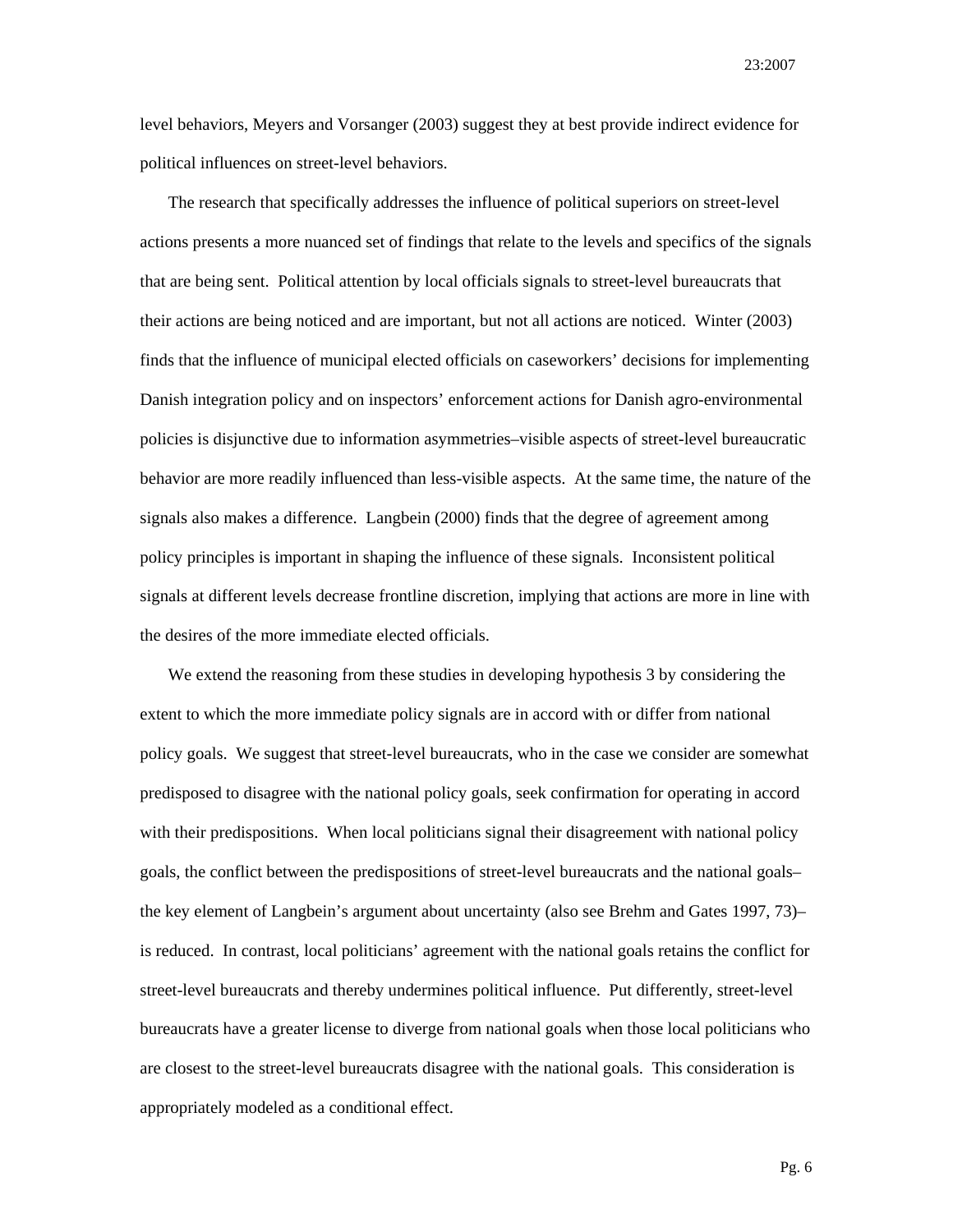#### **The Setting**

The context of this study is the actions of caseworkers in the municipal implementation of employment policy in Denmark. A visible national employment reform of 2002, "Putting More People into Work," sets the policy context for this research. According to the general remarks of the bill introducing the reform: "The two main objectives of changing the employment policy are a better and worthier effort towards unemployed people taking departure from the situation of the individual person and an effort that is targeted towards the fastest and most direct way to normal jobs—and to achieve the objective of getting more people into employment." A central aspect of this reform is changing the way that employment policy is implemented at the local level.

Danish municipalities are on the frontlines in the delivery of employment services. They deliver employment services to unemployed persons who are not entitled to unemployment insurance. The main municipal tasks are checking eligibility for and paying social assistance, giving advice on job search and career and vocational guidance, checking availability for work, and placing unemployed clients into employment promoting activation. Part of the municipal costs for employment services are reimbursed by the national government.

Municipal employment services are headed by elected municipal councilors while the daily work is typically performed within a department of social affairs and employment. The municipal councilors exert their political influence over employment services through their membership on a municipal committee of Social Affairs and Employment that often has direct supervision of employment services. A CEO of Social Affairs and Employment Services typically attend the meetings of the committee, supports its chairman and manages the administration. The relevant employment functions for our study are typically overseen by a middle-manager who is responsible for employment services for clients that municipalities have found ready for work. The organization of these services is fairly consistent across municipalities for which municipal caseworkers are at the frontlines of implementing the national policy reforms. $2$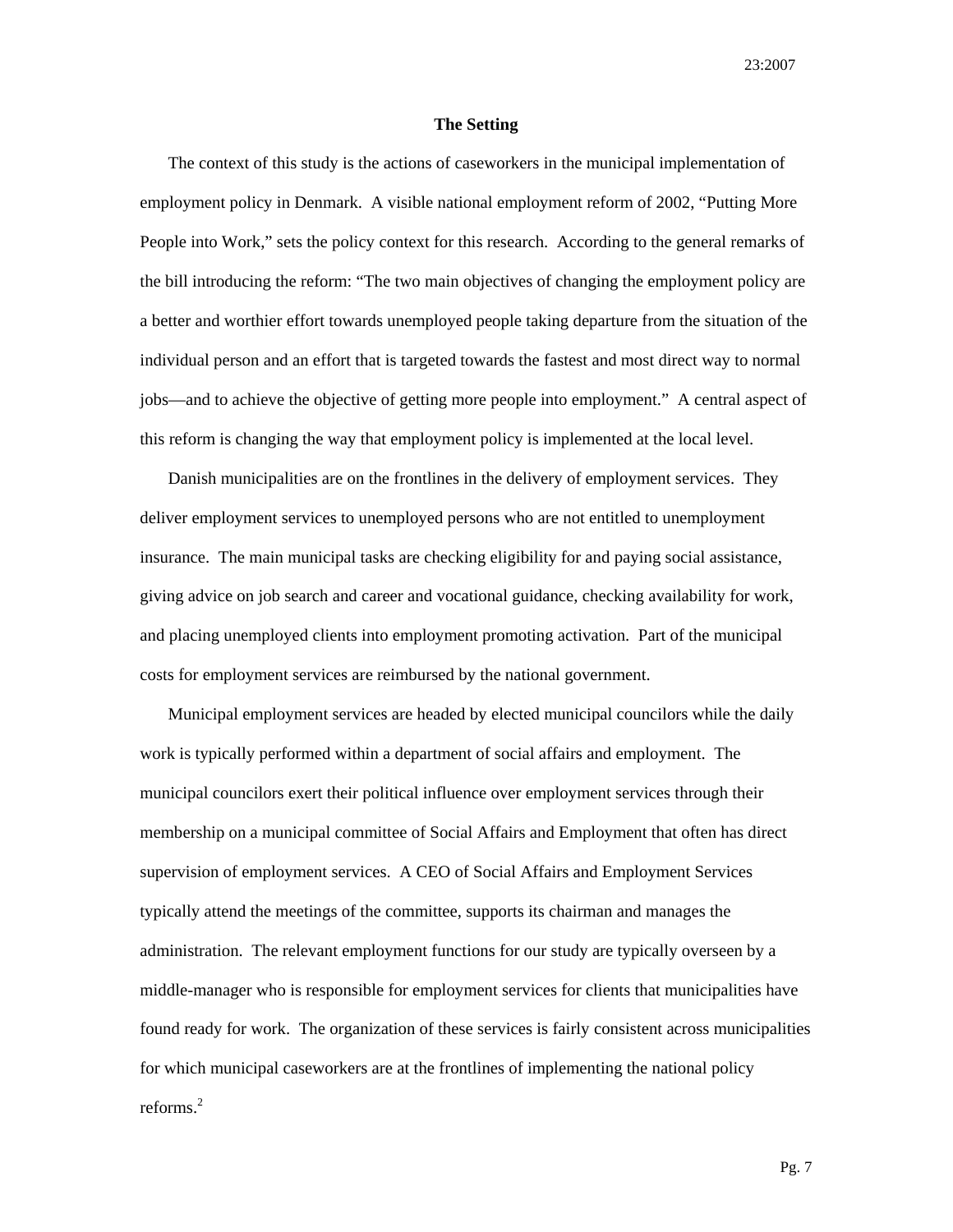Municipal caseworkers must conduct repeated contact-course conversations with clients who are searching for jobs. Given that these functions are delegated by most municipal employment service agencies to caseworkers, the actions that they take should in principle be based on decisions within municipal employment services agency about agency goals. The national policy reform places a strong focus on caseworkers urging clients to quickly find a job, invoking employment-training measures that promote employment prospects, and monitoring clients for their availability to work. Most caseworkers have professional training in social work.

Prior research about caseworkers in Denmark and about other street-level bureaucrats does not suggest a unique Danish cultural influence on their actions. Like caseworkers implementing welfare reforms in the United States, Danish caseworkers are not predisposed to implementing reforms put forth by the central government (see Winter 1986, 2003). Although Danish agroenvironmental inspectors are less legalistic in regulatory enforcement than counterparts studied in the United States, May and Winter (1999) show that similar influences shape enforcement actions in both settings. In short, we have no basis for suggesting that studying Danish caseworkers would lead to substantially different findings than studying caseworkers in other settings.

#### **Data, Measures, and Methodology**

#### **Data**

Three primary data sources are used in the analyses that follow. One is a nation-wide survey of a sample of municipal caseworkers who are responsible for implementing the laws and intentions of the reform. Their responses form the basis for characterizing the actions they emphasize when working with clients along with various attitudinal considerations and background factors. The other primary data sources are surveys for all Danish municipalities of chief executive officers and municipal middle managers of employment functions. These provide the basis for characterizing political attention and managerial influences. Secondary data concerning employment task conditions and population size are employed to provide contextual information for additional controls.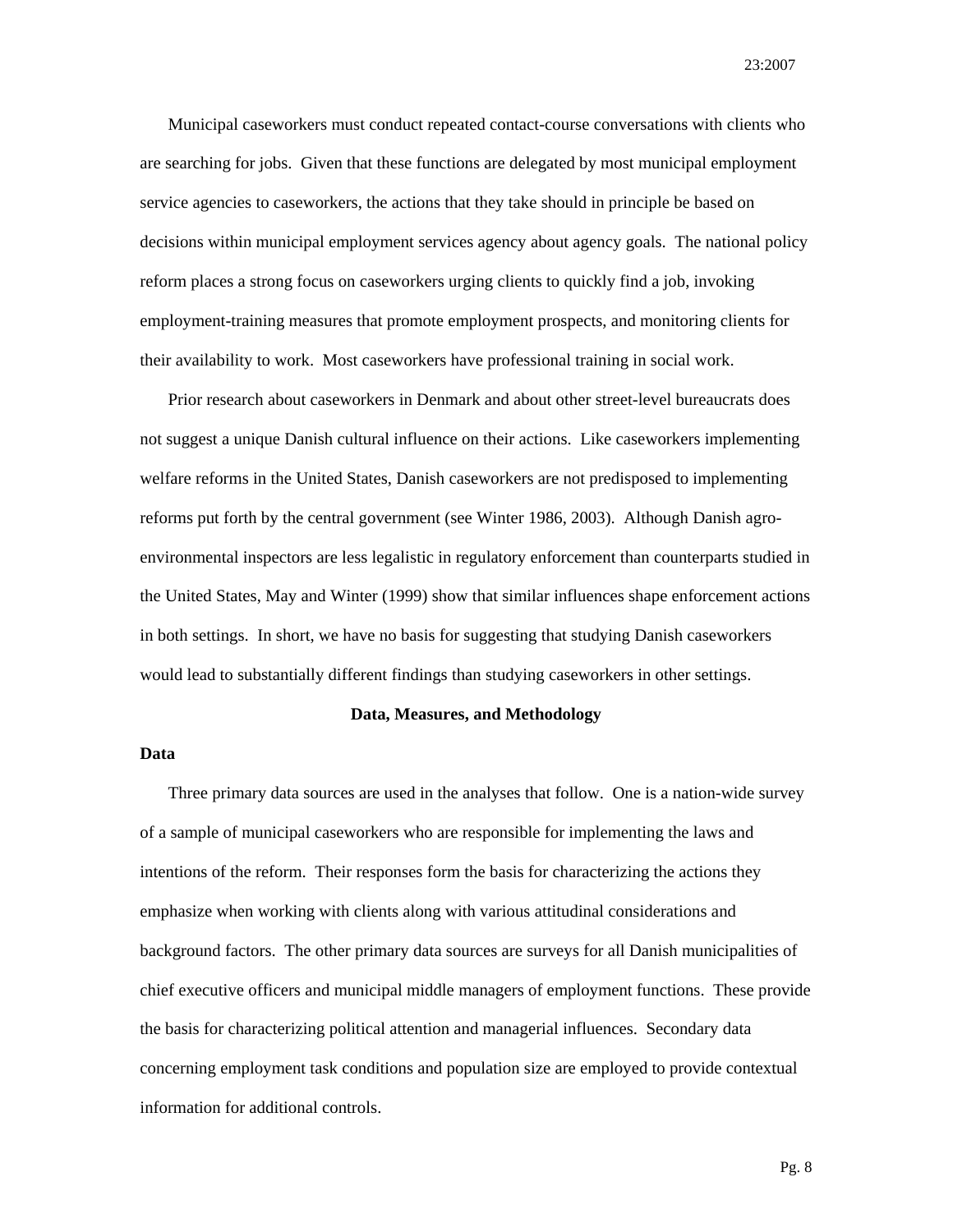The survey of municipal caseworkers yielded 389 respondents with an overall response rate of 88 percent of those who were sampled. These respondents were selected by the municipal middle managers according to specified selection criteria that require respondents to have at least three months experience with individual contact-course conversations with clients that are available for work. An internet-based survey was collected from early May until the end of June 2006. Two email reminders and a third telephone follow-up reminder were sent to increase participation. The caseworkers that responded are from 190 of the 269 Danish municipalities, thereby providing representation of 71 percent of the municipalities. Municipalities with less than 10,000 inhabitants and few employment services clients are slightly underrepresented among the survey respondents making up 42.3 percent of our sample compared to 47.4 percent of all municipalities. This under-representation of municipalities is counteracted by the fact that our selection criteria of caseworkers provided an over-representation of those from small municipalities.

The survey of CEOs of relevant municipal employment service organizations yielded 198 respondents (73 percent response rate), and the parallel survey of middle managers yielded 204 respondents (75 percent response rate). These separate internet-based surveys were conducted from mid December 2005 until the end of May 2006. Two follow-up reminders were sent by email and one through telephone contact. Relevant CEO and middle-manager respondents were identified by telephone calls to each municipality. The distribution of respondents mirrors that of Danish municipalities in terms of population size and difficulty of the employment task (calculated based on register information). Responses for middle managers from municipalities with less than 10,000 inhabitants are marginally underrepresented by 3.8 percentage points in comparison to census distribution, while those from municipalities with between 20,000 and 45,000 inhabitants are slightly overrepresented by 3 percentage points.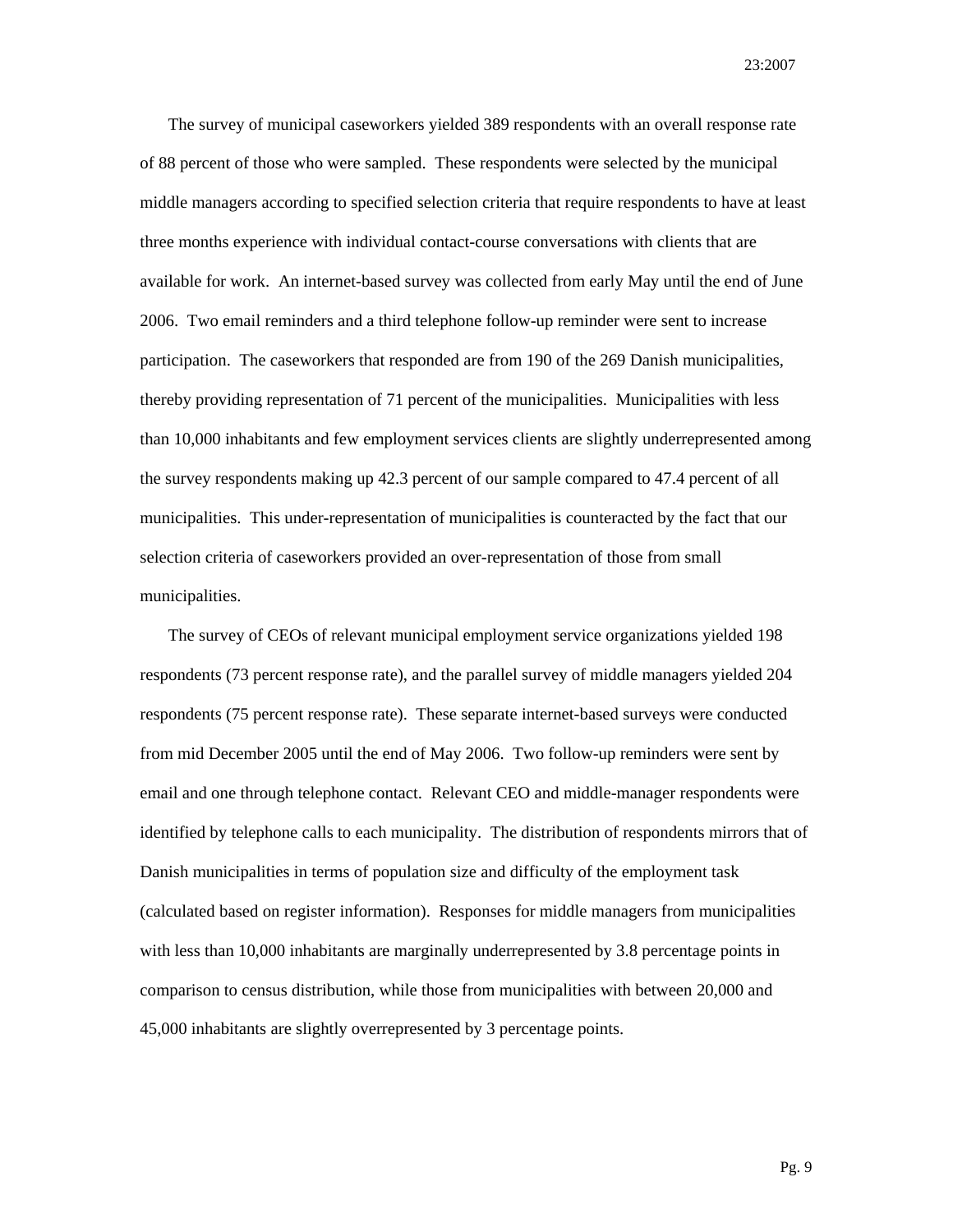#### **Concepts and Measures**

Table 1 provides an overview of the concepts and measures that we employ. The latter are explained in more detail in the methodological appendix. The dependent variable, *policy priorities*, is what caseworkers emphasize when working with clients. The index is based on respondents' rating of the degree of emphasis they give to finding jobs, getting clients into jobs quickly, and making demands that clients seek work. Higher scores indicate policy emphases that are in line with the national employment reform goals. As such, the index indicates how caseworkers carry out policies they are being asked to implement. Although the index has a lower reliability than ideal (Cronbach alpha of .60), deletion of any one or combination of index items resulted in lower reliability. A Principal Component Analysis of these items shows that they fit one dimension. $3$ 

Given that the national policy goals are framed as policy emphases rather than precise objectives, it is inappropriate to assess the extent to which caseworkers diverge from national objectives. Instead, we opt for considering the extent to which caseworkers take actions that are in keeping with the national policy emphases while taking into account the degree to which relevant municipal-level political and management superiors endorse the national policy emphases. This choice of dependent variable is consistent with the broader shift in implementation research from studying outcomes to studying the behaviors of implementers (see Winter 2006).

We would ideally have measures of specific actions taken by caseworkers towards individual clients, but differences in client circumstances and the number of clients that individual caseworkers address make it impossible to capture these.<sup>4</sup> We make no claims to be studying policy outcomes for which we did not have data to match individual clients, their caseworkers, and the caseworkers' managers and political superiors. Matching the last three was challenging in itself. Comparable job placement outcome data are not available for the timeframe and clientele that we consider. Moreover, actual placement is clearly affected by much more than the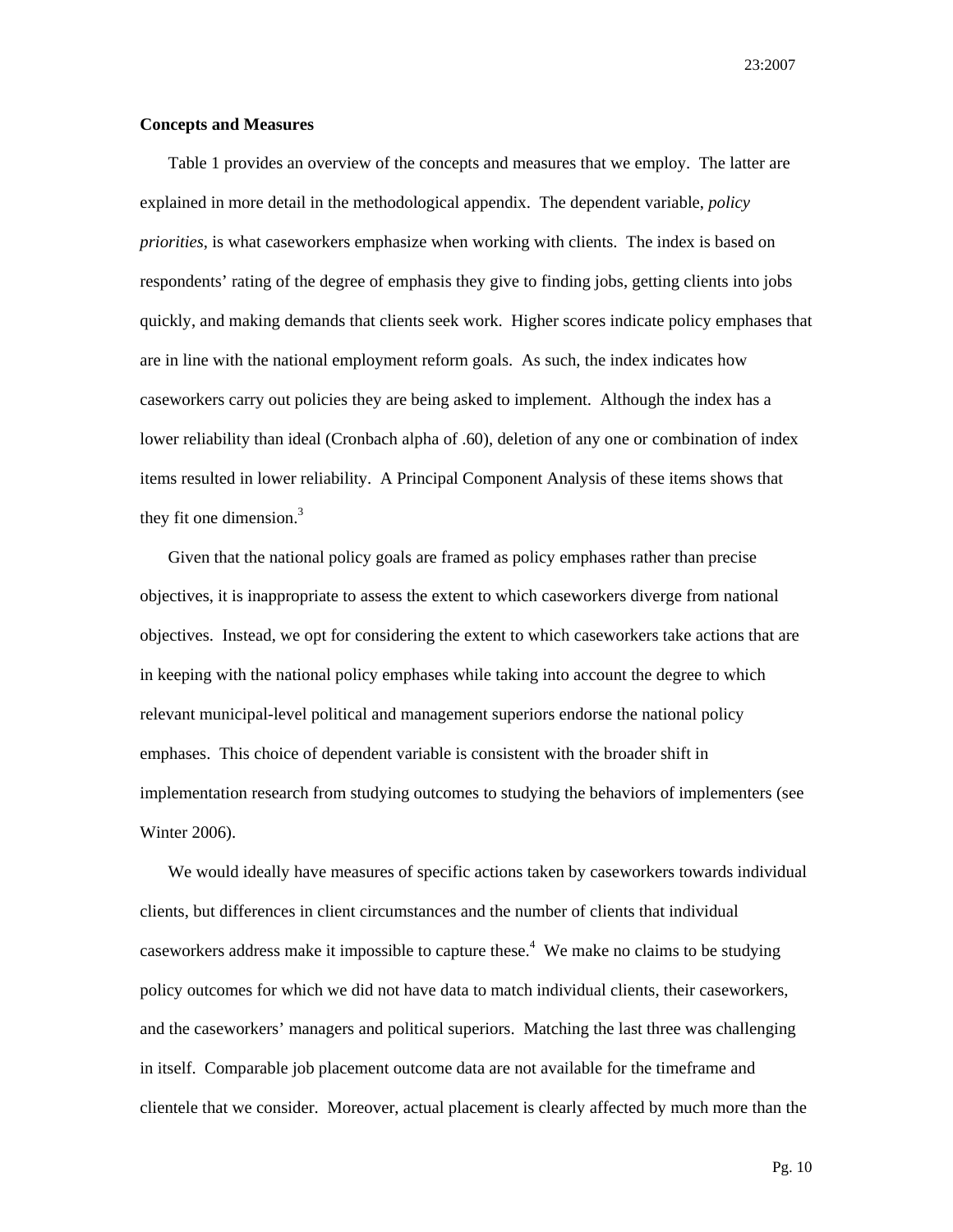## **Table 1. Key Concepts**

#### **Policy Implementation by Caseworkers**

• *Policy Priority*—The extent to which caseworkers take actions that are consistent with national goals of emphasizing jobs, getting clients into jobs quickly, and making demands on clients.

#### **Political Attention and Municipal Policy**

- *Political Attention*—The chief executive officer's rating of the extent to which municipal politicians pay attention to employment services for municipal clientele.
- *Municipal Policy*—The extent to which middle managers perceive the municipal policy emphasis as getting clients into jobs quickly.
- *Municipal Job Emphasis*—The extent to which middle managers emphasize caseworkers take actions that are consistent with national goals.

#### **Managerial Actions**

- *Supervision*—the extent to which middle managers monitor caseworkers for seven specific items in their dealings with clients.
- *Delegation*—Whether or not caseworkers are delegated authority to decide each of seven actions concerning handling of different client circumstances.

#### **Caseworkers' Knowledge and Attitudes**

- *Municipal Policy Perception*—Caseworker perception of the extent to which the main goal of the municipal employment service is getting clients into jobs more quickly.
- *Policy Endorsement*—Caseworker ratings of the extent to which they positively evaluate the goals of the national employment reform act.
- *Knowledge*—Caseworker rating of their degree of knowledge of employment service rules and of their professional preparation.

#### **Contextual Factors**

- *Client Mix*—Caseworker-specific measure of the mix of difficult to place clients.
- *Task Difficulty*—Municipal-level measure of labor market considerations that impede job placement of clients.
- *Municipal Size*—Population size of 1 January 2005.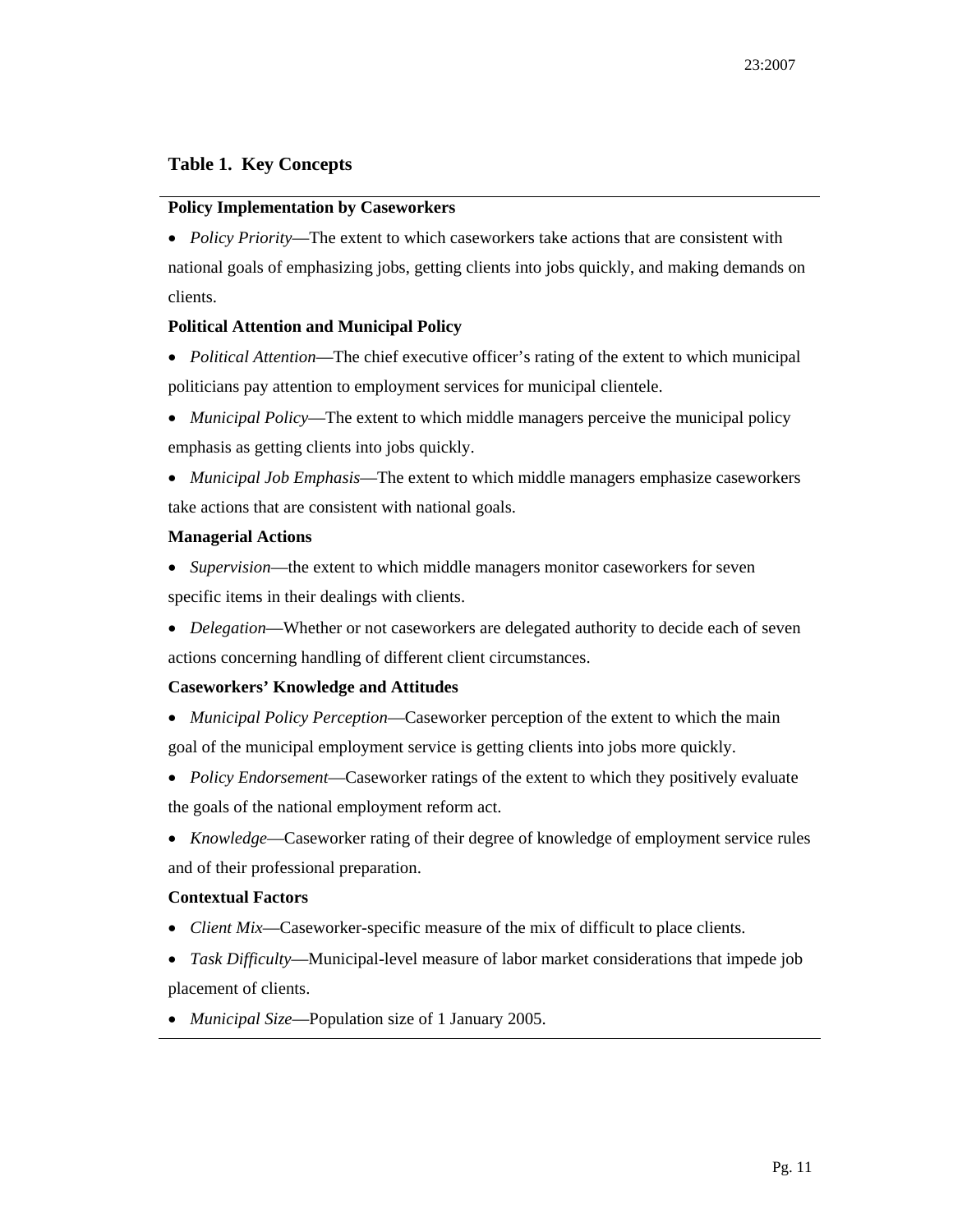degree of emphasis that caseworkers put on getting clients into jobs. This is evidenced by the modest correlation between our measure of *policy priorities* and a separate measure of caseworkers' *perceptions of the effectiveness of employment services* as a whole in improving job-related client outcomes over the prior year (Pearson  $r = .18$ ,  $p < .01$ ).<sup>5</sup>

The remaining entries in table 1 fit the four categories of potential influences that prior research suggests are important to consider. These are summarized above in introducing the conceptual issues. These include the *political attention* of local politicians as reported by the CEO-respondents who are interacting most closely with local politicians; local policy objectives (*municipal policy* and *municipal job emphasis*); managerial actions (*supervision* and *delegation*) as reported by the middle manager respondents who are interacting directly with caseworkers; caseworkers' *policy perceptions*, *knowledge*, and attitudes *(policy endorsement)*; and contextual factors at the municipal level and caseworker level.

#### **Methodology**

The choice of estimation approach entails consideration of both theoretical and practical issues for estimating multivariate models involving data at different levels. Our conceptualization of the different sets of influences leads us to consider mixed, multivariate models involving variables at the municipal level (level two) and variables measuring attributes of street-level bureaucrats (level one). As discussed above, the organization of municipal functions is such that the municipal politicians, CEOs, and middle managers are expected to be the key higher-level influences on street-level behaviors.

The use of OLS regression models to examine these relationships does not adequately account for differences in the two levels and thereby incurs statistical problems. Use of hierarchical models makes the most conceptual sense, but our modeling is constrained by the fact that the number of caseworkers (334 after excluding missing values) per level-two, municipal observations (161 observations after excluding missing values) is limited. Nearly two-thirds of the municipalities have two or more respondents, but only one-third of them have three or more.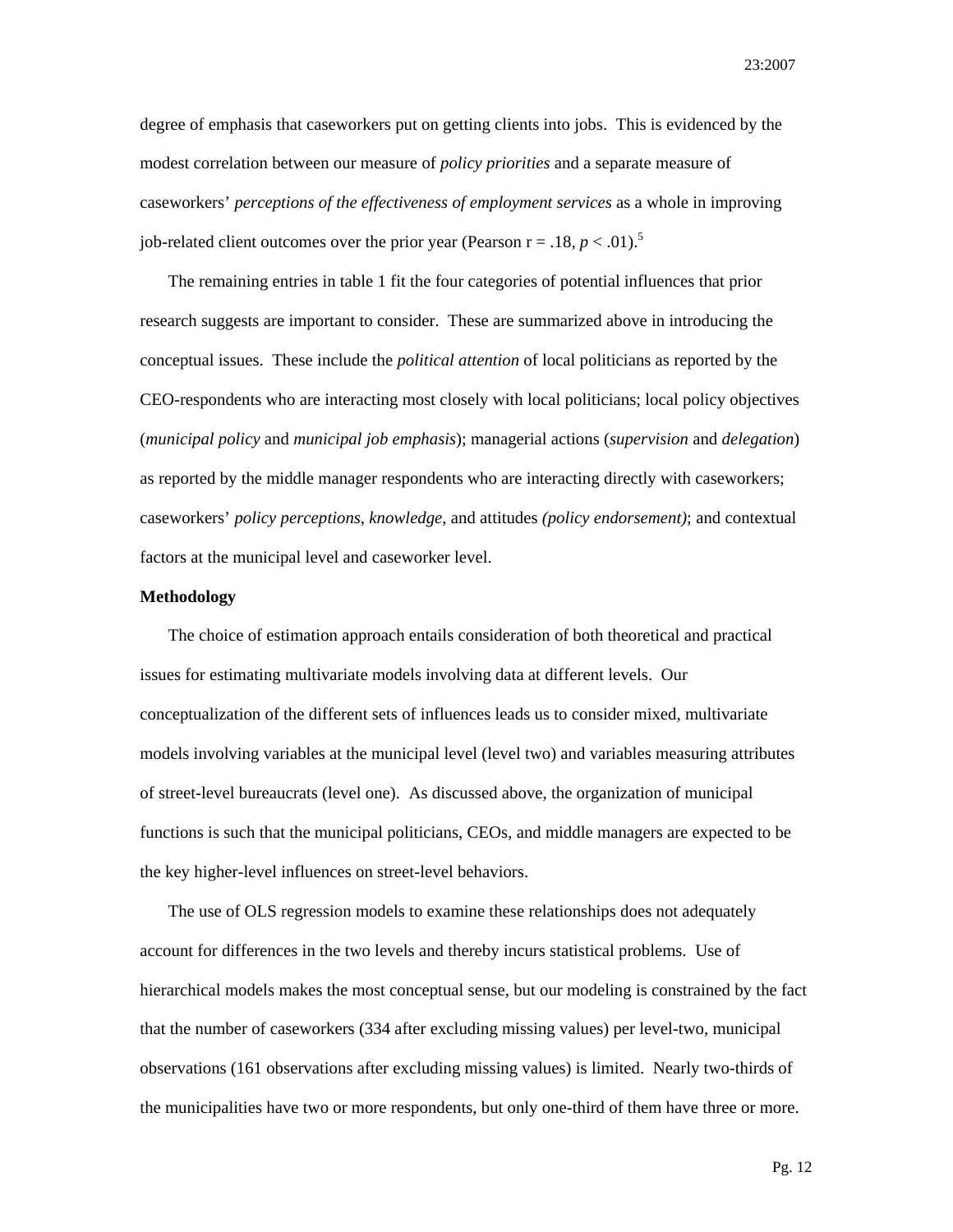Kreft's (1996) summary of power studies for hierarchical models shows that the ability to detect cross-level interactions is limited if the number of cases per 150 higher-level units drops below five. However, he concludes that the primary issue when estimating second-level parameters and cross-level interactions involving them is to have a large number of groups, as we do. Nonetheless, the constraints imposed by the number of cases limit the ability to estimate hierarchical models with many explanatory variables.

We argue that the use of hierarchical models is the most appropriate estimation approach for which we present models estimated using HLM version 6.02 statistical package employing maximum likelihood estimation. The hierarchical modeling has the advantage of allowing for specification of systematic and random components along with the modeling of separate intercepts and slopes. As we show below, we are able to statistically detect theoretically relevant cross-level interactions and main effects. This gives us confidence that we are at least depicting statistically meaningful higher-level effects. In short, hierarchical models are both conceptually and statistically superior for our purposes.<sup>6</sup>

As with any hierarchical modeling, we faced a number of conceptual and statistical decisions in deciding appropriate models to estimate. One decision is whether to allow for random variation in errors associated with effects ("random effects") versus the type of "fixed effects" found in OLS modeling. We choose random effects specification for explanatory variables except when statistical criteria suggest fixed effects are appropriate.<sup>7</sup> A second decision is whether to employ the values of variables as we originally scaled them or to center scores by subtracting means from all values of a given variable. Centering is especially appropriate for higher-level variables that do not have meaningful zero points. We center relevant municipallevel variables.

A final set of considerations is the appropriate specification of the models. We use the theorizing reviewed earlier to guide our selection of appropriate explanatory variables in seeking relatively parsimonious models. The specification decision for municipal-level effects is whether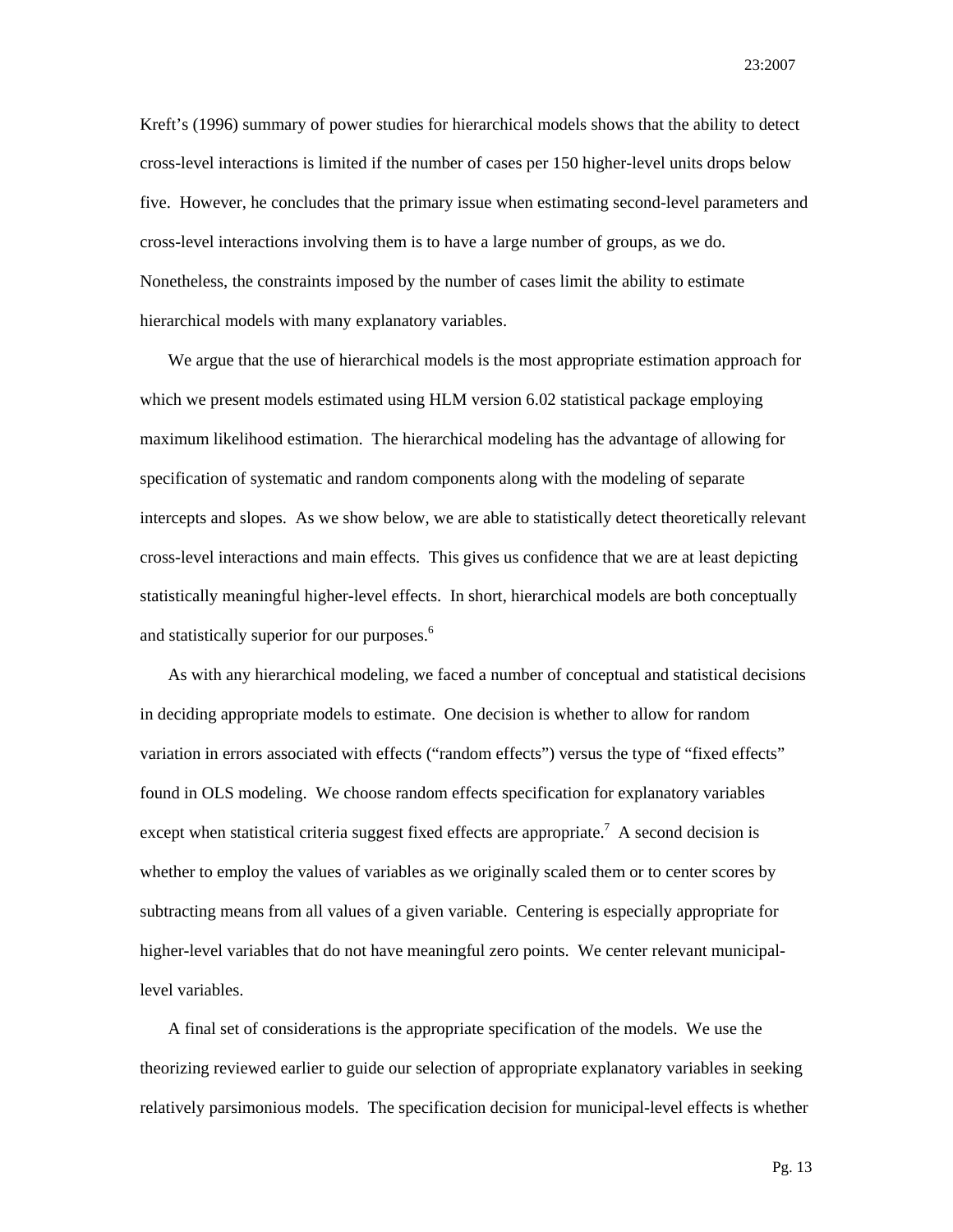to model them as affecting only the intercept at the street-level ("intercepts as outcomes"), as affecting slopes of different street-level variables ("slopes as outcomes"), or a combination of the two. The intercept models imply constant differences in municipal effects across municipalities while the slopes models allow for variable differences in municipal effects. We employ both types of models. The details of the specification of the models are reported in the methodological appendix.

#### **Findings**

We present our findings by first describing municipal employment policy objectives and perceptions of those objectives by municipal caseworkers responsible for implementing the policies. We next describe the emphasis of caseworkers on getting people to work. This understanding provides the foundation for considering the role of political and managerial factors in shaping the policy emphases of caseworkers.

#### **Municipalities and Employment Policy**

As explained above, municipalities have important functions in implementing Danish national employment policy. Given that municipalities are not direct arms of central government and that each is subject to a variety of political, economic, and labor market pressures, they cannot be expected to readily endorse the national goals of getting people to work quickly. In addition, it would be surprising if caseworkers at the frontlines of delivering municipal employment policy fully understood the municipal policy emphasis.

Table 2 provides an overview of the extent to which municipalities emphasize the national policy objective and the perceptions of caseworkers of the policy emphasis for the municipality in which they work. The first column shows how managers of municipal employment services describe the degree to which they emphasize that caseworkers take actions aimed at getting clients into work quickly. The second column shows caseworker perceptions of the municipal policy emphasis. Scores greater than three indicate policy emphases that are consistent with the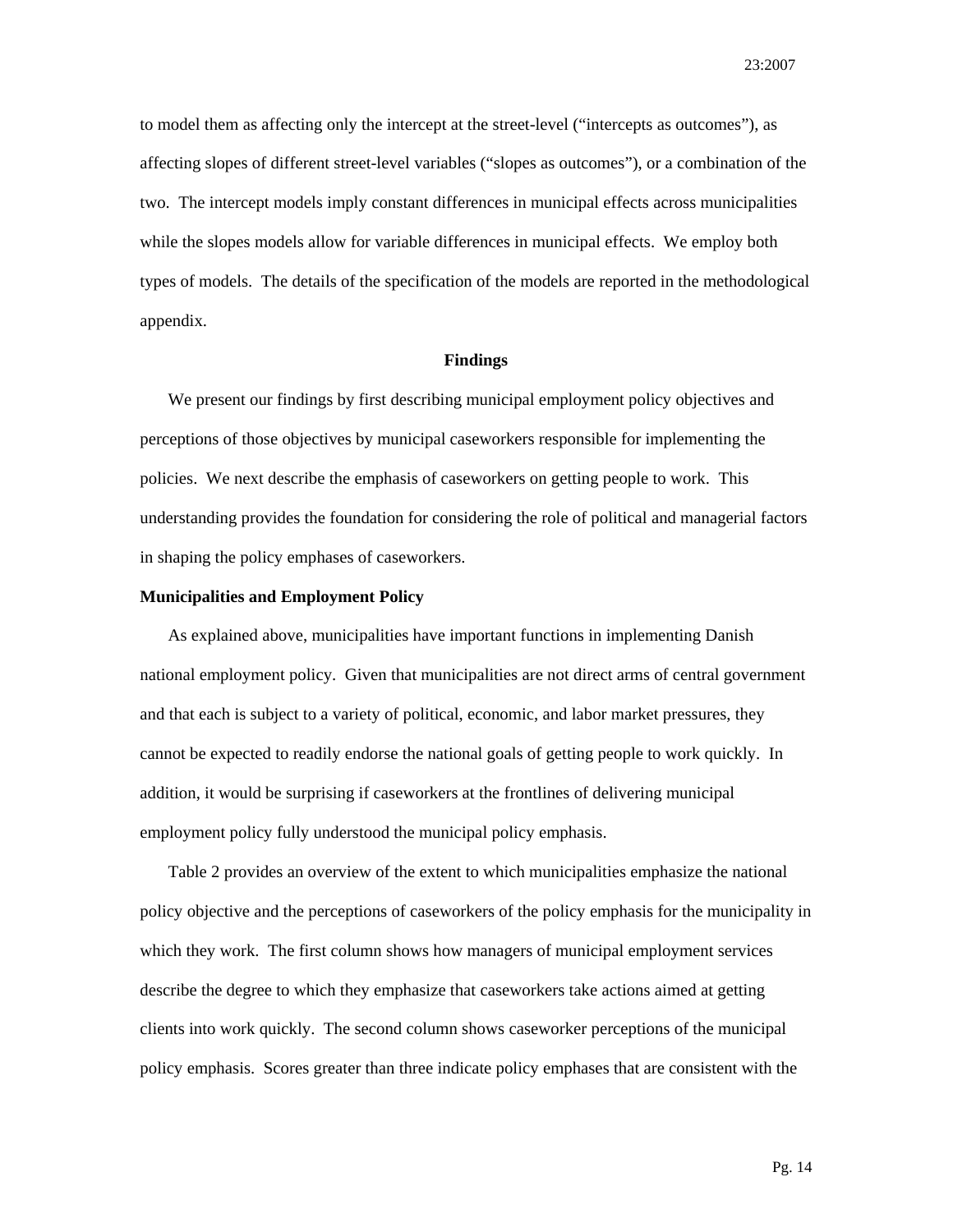national policy goals while scores less than three indicate an emphasis on helping clients prepare for jobs over their longer work life.

|                                           | <b>Municipal</b><br>Policy <sup>a</sup> | <b>SLB</b> Perceived<br><b>Municipal Policy</b> b |
|-------------------------------------------|-----------------------------------------|---------------------------------------------------|
| <b>Summary Measures</b>                   |                                         |                                                   |
| Mean $(s.d.)$                             | 3.90(1.11)                              | 4.14 (.98)                                        |
| Percent rating greater<br>than score of 3 | 70                                      | 75                                                |
| Coefficient of<br>Variation               | .28                                     | .24                                               |
| Number of<br>observations                 | 194                                     | 381                                               |

#### **Table 2. Municipalities and Employment Policy**

Notes:

<sup>a</sup> Manager rating on a scale of 1 to 5 of the extent to which the manager emphasizes getting clients into jobs quickly.

<sup>b</sup> Caseworker rating on a 1 to 5 scale of their perception of municipal employment services emphasis on getting clients into jobs quickly.

Seventy percent of managers of municipal employment services emphasize the national policy objectives in providing policy direction to caseworkers. Nonetheless, there is considerable variation in municipal policy emphases. The results for the caseworkers show that as a group they perceive a strong municipal emphasis on getting people into jobs.<sup>8</sup> Indeed, separate analyses show that 39 percent of the caseworkers perceive a stronger municipal emphasis on getting people into jobs than reported by their respective employment services manager. Twenty-eight percent of the managers report a stronger emphasis than that perceived by caseworkers in their jurisdiction.

#### **Caseworkers and Employment Policy**

Although large numbers of caseworkers perceive a strong municipal emphasis on getting clients into jobs, a gap between the municipal emphasis and the actions of street-level bureaucrats can be expected. Table 3 summarizes how caseworkers act and what they think about the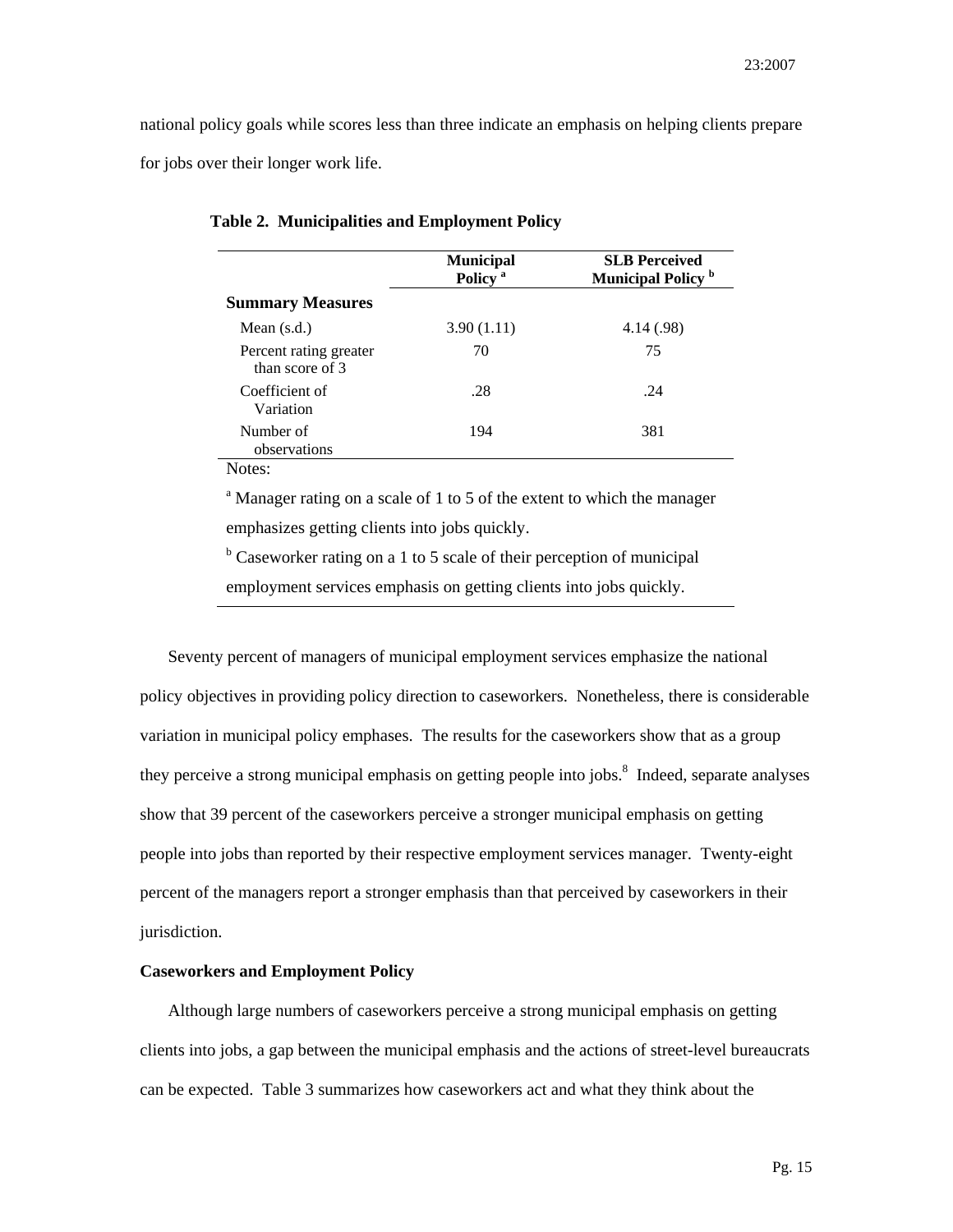national policy reforms. The first column is the extent to which caseworkers take actions that are consistent with the national goal of getting people into jobs quickly. The second is the extent to which caseworkers endorse the national employment policy reforms.

|                                                             | Policy Priority <sup>a</sup> | <b>National Policy</b><br>Endorsement <sup>b</sup> |  |
|-------------------------------------------------------------|------------------------------|----------------------------------------------------|--|
| <b>Summary Measures</b>                                     |                              |                                                    |  |
| Mean $(s.d.)$                                               | 3.70(.68)                    | 3.53(.92)                                          |  |
| Percent rating greater than<br>score of 3                   | 79                           | 60                                                 |  |
| Coefficient of Variation                                    | .18                          | .26                                                |  |
| Number of observations                                      | 388                          | 375                                                |  |
| <b>Overall Variation</b>                                    |                              |                                                    |  |
| Percent variation attributable<br>to SLB level <sup>c</sup> | 88                           | 88                                                 |  |

#### **Table 3. Caseworkers and Employment Policy**

Notes:

<sup>a</sup> Index on a scale of 1 to 5 of the extent to which caseworkers emphasize actions aimed at getting clients into jobs quickly for which higher scores indicate greater emphasis on that goal. <sup>b</sup> Index on a scale of 1 to 5 of the extent to which caseworkers endorse the goals of the national employment reform act where higher scores indicate stronger endorsement of the reform. <sup>c</sup> Partitioning of overall variance of multi-level model based on an one-way ANOVA "null" model.

A large percentage of caseworkers seem to be following the emphases of the national employment reforms, as shown by 79 percent rating their policy emphases for the reform goals as greater than three on a five-point scale. Yet, caseworkers are more evenly split in their endorsement of the national policy reforms. The Pearson correlations between caseworkers' policy priority and their policy endorsement is .16 (*p* < .01), between their policy priority and perceived municipal policy is .28 ( $p < .01$ ), and their policy endorsement and perceived municipal policy .04 ( $p = .42$ ). These relatively low correlations suggest that the concepts are distinguishable.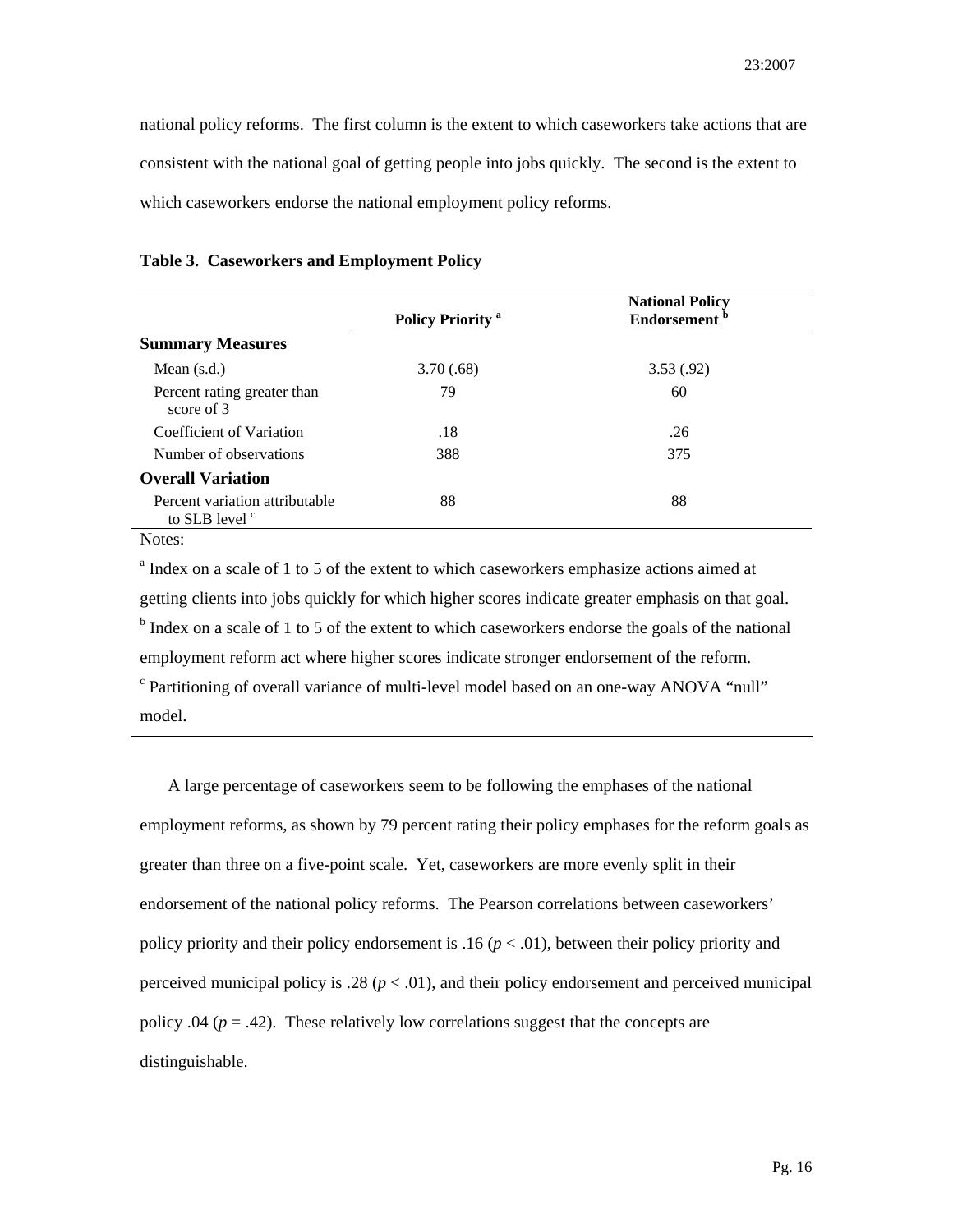We surmised  $(H<sub>1</sub>)$  that street-level considerations would outweigh higher-level factors in accounting for variation in caseworkers' policy emphases. The last row in table 3 partitions the variation based on a "null" model that assesses the extent to which variation in each factor can be accounted for at the street-level versus municipal-level.<sup>9</sup> As expected, some 88 percent in the variation for each measure can be attributed to differences at the street-level. This reinforces the notion that street-level bureaucrats exercise discretion in their actions for which variation in actions and situations within municipalities is much greater than between them.

#### **Higher-Level Influences on Actions by Caseworkers**

Our primary research interest is analyzing the political and managerial influences on the employment policy emphases of caseworkers. The relevant dependent variable is the extent to which caseworkers take actions that are consistent with the national goal of getting people into work. Our theorizing leads us to consider municipal-level considerations that include municipal policy goals, political attention, and managerial actions, along with consideration of attitudinal and contextual variables that relate to individual caseworkers.

Table 4 presents our hierarchical modeling of variation in policy priorities of caseworkers. Higher scores on the dependent variable indicate greater emphasis on actions in dealing with clients that are aimed at getting them into jobs quickly. A comparison of the deviance scores for each of these models with that of the null model shows that these models provide statistically meaningful fits (chi-square *p*-values < .01). The coefficients are unstandardized values with standard errors reported in parentheses and one-tailed t-values noted by asterisks. The statistical significance and signs of coefficients can be directly interpreted but interpretation of their magnitude needs to take into account the scale of the relevant variable and any specified cross-level interactions.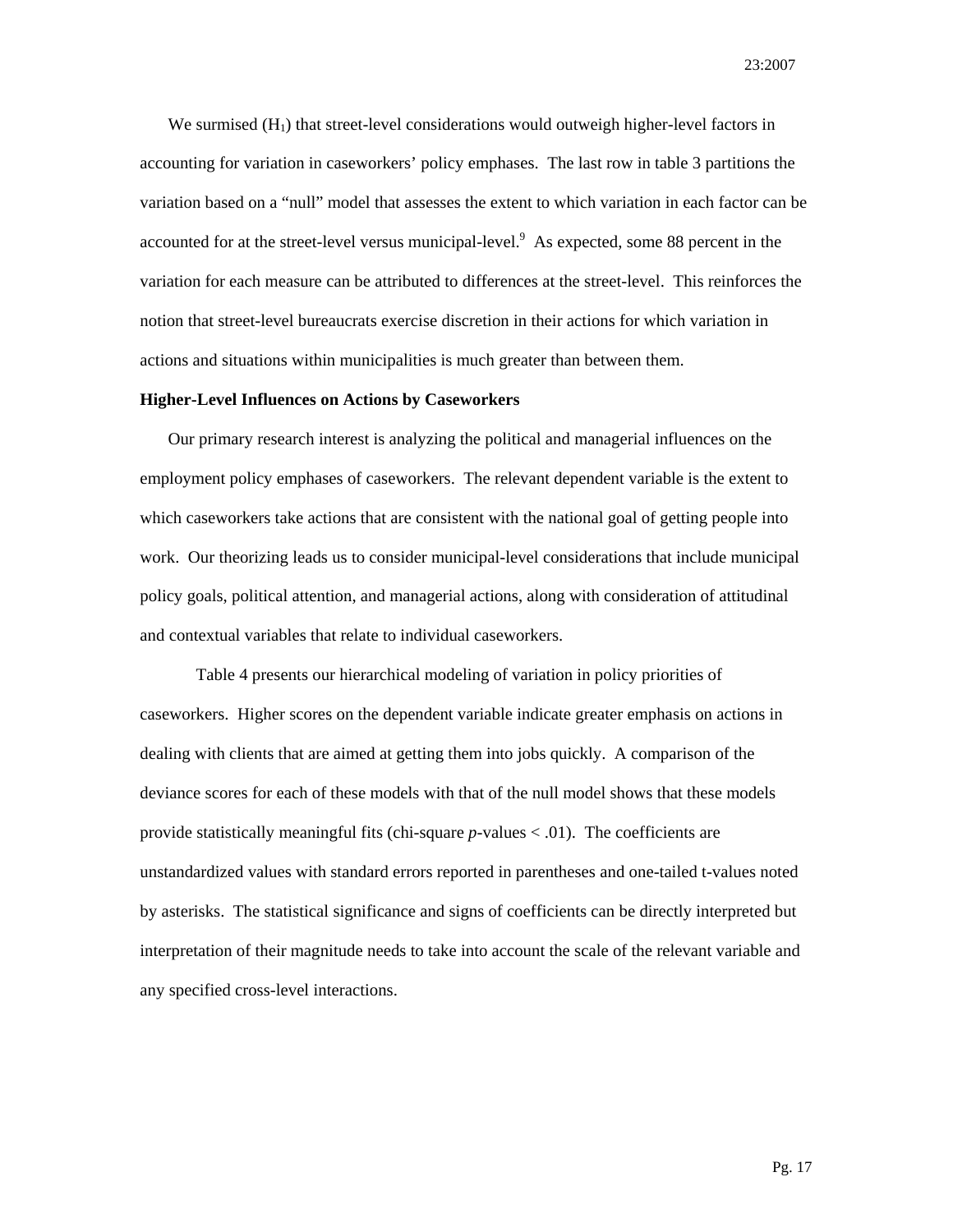|  |  |  |  |  | <b>Table 4. Explaining Policy Priorities of Caseworkers</b> |
|--|--|--|--|--|-------------------------------------------------------------|
|--|--|--|--|--|-------------------------------------------------------------|

|                                                             |                                          | HLM Models <sup>a</sup> |                 |
|-------------------------------------------------------------|------------------------------------------|-------------------------|-----------------|
| <b>Explanatory Factors</b>                                  | Model 1                                  | Model 2                 | Model 3         |
| <b>Municipal Politics and Policy</b>                        |                                          |                         |                 |
| <b>Political Attention</b>                                  | $\overline{\phantom{a}}^{\phantom{a}}$ b | $-.03*$                 | $-.04*$         |
|                                                             |                                          | (.02)                   | (.02)           |
| Municipal Job Emphasis                                      |                                          | $.09*$                  | $.10**$         |
|                                                             |                                          | (.05)                   | (.05)           |
| Effects on SLB Municipal Policy<br>Perceptions <sup>c</sup> |                                          |                         |                 |
| of Political Attention                                      | --                                       | $-$                     | $.06***$        |
|                                                             |                                          |                         | (.02)           |
| of Municipal Policy                                         | $\sim$                                   | $-$                     | $.05**$         |
|                                                             |                                          |                         | (.03)           |
| <b>Managerial Actions</b>                                   |                                          |                         |                 |
| Supervision                                                 | $-$                                      | .07                     | .07             |
|                                                             |                                          | (.07)                   | (.07)           |
| Effects on SLB Knowledge <sup>c</sup>                       |                                          |                         |                 |
| of Municipal Job Emphasis                                   | --                                       | --                      | $-.12*$         |
|                                                             |                                          |                         | (.08)<br>$.12*$ |
| of Supervision                                              | --                                       | --                      | (.09)           |
| of Delegation                                               | $-$                                      | $-$                     | $.01**$         |
|                                                             |                                          |                         | (.003)          |
| <b>SLB Perceptions and Knowledge</b>                        |                                          |                         |                 |
| Municipal Policy Perception                                 | $.17***$                                 | $.19***$                | $.18***$        |
|                                                             | (.04)                                    | (.04)                   | (.04)           |
| Policy Endorsement                                          | $.10***$                                 | $.11***$                | $.11***$        |
|                                                             | (.04)                                    | (.04)                   | (.04)           |
| Knowledge                                                   | $.12***$                                 | $.13***$                | $.12**$         |
|                                                             | (.05)                                    | (.05)                   | (.05)           |
| <b>Contextual Factors</b>                                   |                                          |                         |                 |
| Difficult Client Mix                                        | .13                                      | .12                     | .11             |
|                                                             | (.14)                                    | (.13)                   | (.13)           |
| Municipal Employment Task                                   | $\overline{\phantom{m}}$                 | $-.21*$                 | $-.22*$         |
| Difficulty (ln values)                                      |                                          | (.14)                   | (.14)           |
| Municipal Size (ln values)                                  | $-$                                      | $-.14***$               | $-.14***$       |
|                                                             |                                          | (.05)                   | (.04)           |
| Intercept                                                   | 3.59 ***                                 | 5.51***                 | $5.50***$       |
|                                                             | (.12)                                    | (.48)                   | (.47)           |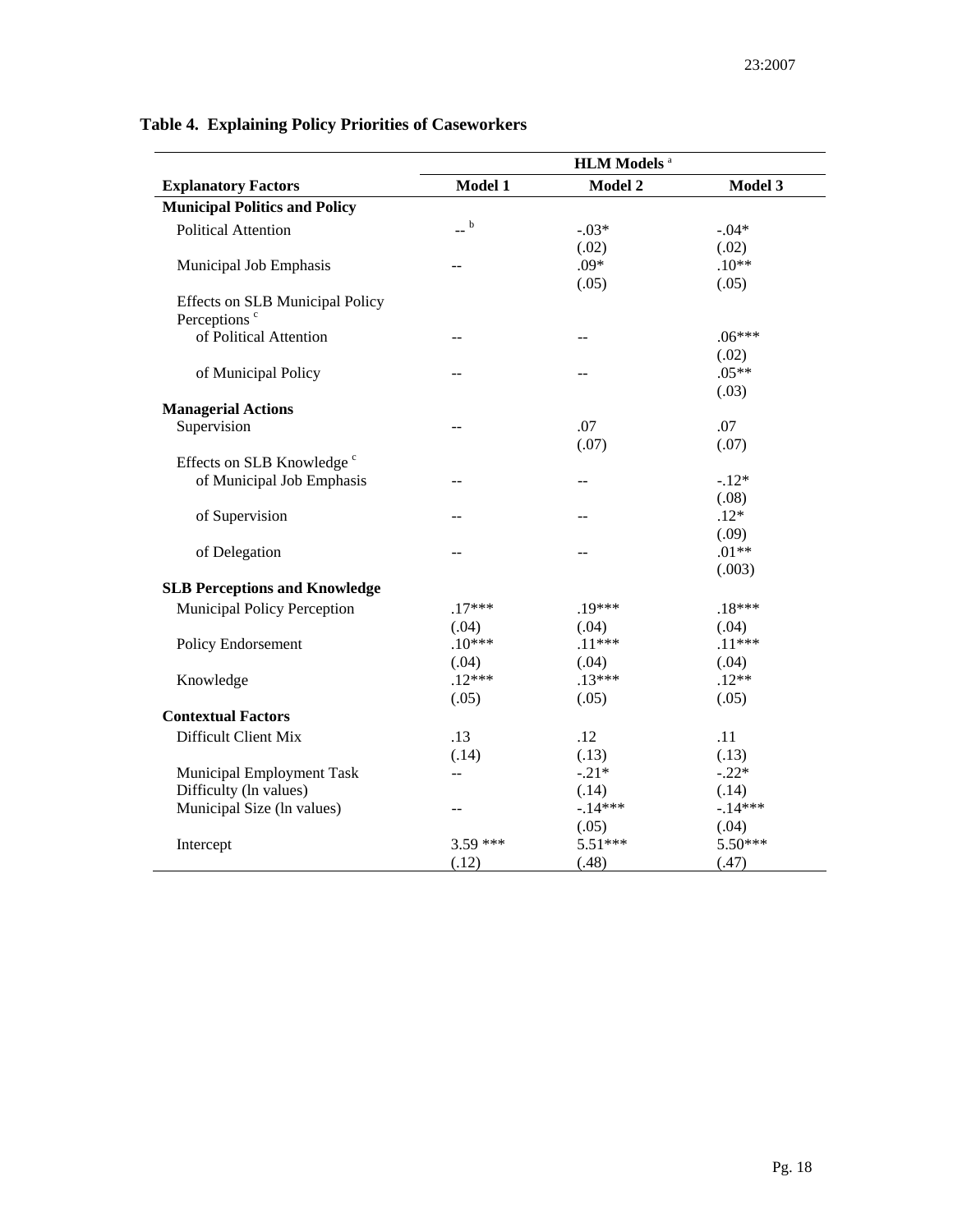| <b>Model Statistics</b>     |                   |                   |                   |
|-----------------------------|-------------------|-------------------|-------------------|
| Number of cases             |                   |                   |                   |
| Level 1 (SLB)               | 334               | 334               | 334               |
| Level 2 (Municipal)         |                   | 161               | 161               |
| Log likelihood $(AIC)^d$    | $-328.10(660.20)$ | $-304.12(650.24)$ | $-297.97(647.94)$ |
| P-value model improvement   | < 01              | < 01              | < 0.05            |
| (comparison) $e$            | (null)            | (mod 1)           | (mod 2)           |
| Level 1 residual variance   | .37               | .32               | .32               |
| percent variation explained | 12                | 25                | 24                |
| Level 2 residual variance   | $- -$             | .02               | .01               |
| percent variation explained |                   | 62                | 75                |

#### NOTES:

\*\*\*  $p < .01$  \*\*  $p < .05$  \*  $p < .1$  (based on one-tailed t-values with robust standard errors)

<sup>a</sup> The dependent variable is an index of the extent to which caseworkers take actions that are consistent with the national goal of putting people to work. The cell entries are unstandardized estimates of coefficients for maximum likelihood estimates of hierarchical linear models using HLM version 6.02; standard errors in parentheses. Variables are grand-mean centered except for measures of client mix, municipal task difficulty, and municipal size, and municipal task difficulty for which zero points are meaningful. Level-one estimates are for random coefficients except for client mix.

<sup>b</sup> Variable not included in this model.

<sup>c</sup> Cell entries show the cross-level effects of level-two variables on the slope of the designated levelone variable.

<sup>d</sup> Akaike Information Criterion (AIC) shown in parentheses for model fit taking number of parameters into account.

<sup>e</sup> P-values for chi-square test of the deviance score (-2LL) relative to the model noted in parentheses.

Model 1 contains only variables that are specific to caseworkers (level one). Model 2 adds political, policy, and managerial factors at the municipal level (level two). Model 2 is specified as an "intercept as outcome" model without cross-level interactions. The goodness of fit for this model shows a statistical improvement over that for model 1 as indicated by the *p*value for the chi-square test of change in the model the deviance score. Model 3 includes both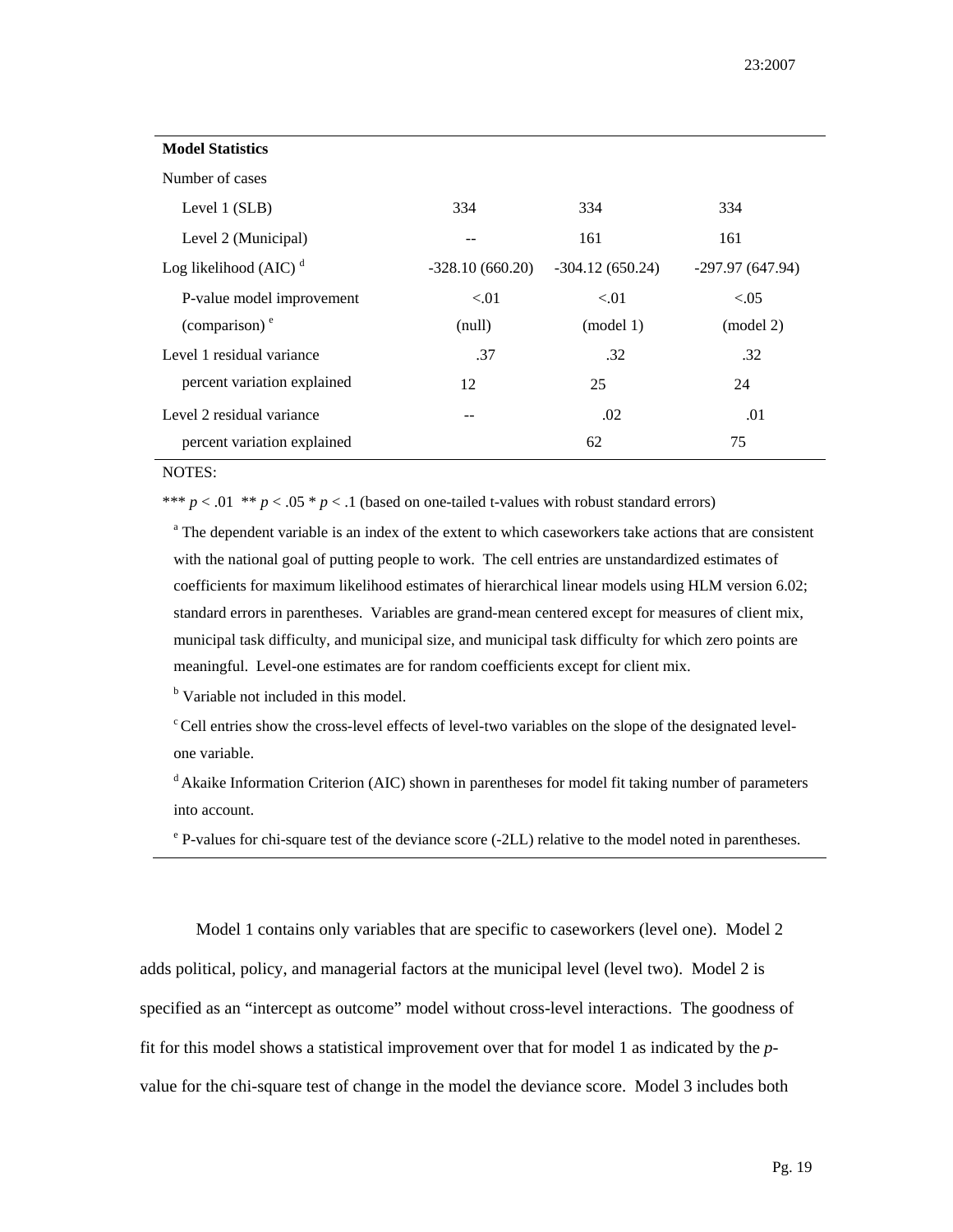intercept-related and slope-related effects. The latter are the effects of the designated level-two variables on the effects (slopes) of level one, street-level variables. These are shown in table 4 as subsets of relevant street-level variables. Model 3 is a better overall model than model 2 for which the chi-square test of improvement in deviance score has a  $p$ -value  $< .05$ . This model explains 24 percent of the variation at level one and 75 percent of the variation at level two. Interpretation of the effects of municipal-level variables is complicated by the fact that some have both intercept and slope-related effects, which we return to below in our discussion of effects. Our discussion of findings focuses on the results for model 3.

Hypothesis 2 concerns the influences of municipal policy, managerial actions, and political attention on caseworkers' actions. Municipal job emphasis and political attention–both of which are forms of policy signaling–have direct and indirect effects. The direct effect of municipal job emphasis is consistent with findings by Hill (2006) that the degree of job emphasis by managers in welfare-to-work offices in the United States is a key determinant of successful client placements in jobs. We fail to detect direct effects for managerial supervision or for delegation on caseworkers' actions.<sup>10</sup>

The influences of policy and managerial factors on the effects (slopes) of level one, streetlevel variables are noteworthy. Several operate through their influence on the effects of caseworkers' knowledge on policy priorities. In particular, increased levels of supervision and delegation each act to reinforce the positive effects of caseworkers' knowledge on actions aimed at getting people into jobs. On the other hand, increased municipal job emphasis undermines the effect of caseworker knowledge (the slope effect on knowledge) as might be expected if that emphasis is perceived as contrary to caseworkers' assessment of what is best for some situations. We show below, however, that the net effect of these counteracting influences of job emphasis is positive even for high levels of caseworker knowledge.

Hypothesis 3 addresses the role of political attention. We find the political attention that municipal elected officials give to employment issues does make a difference in what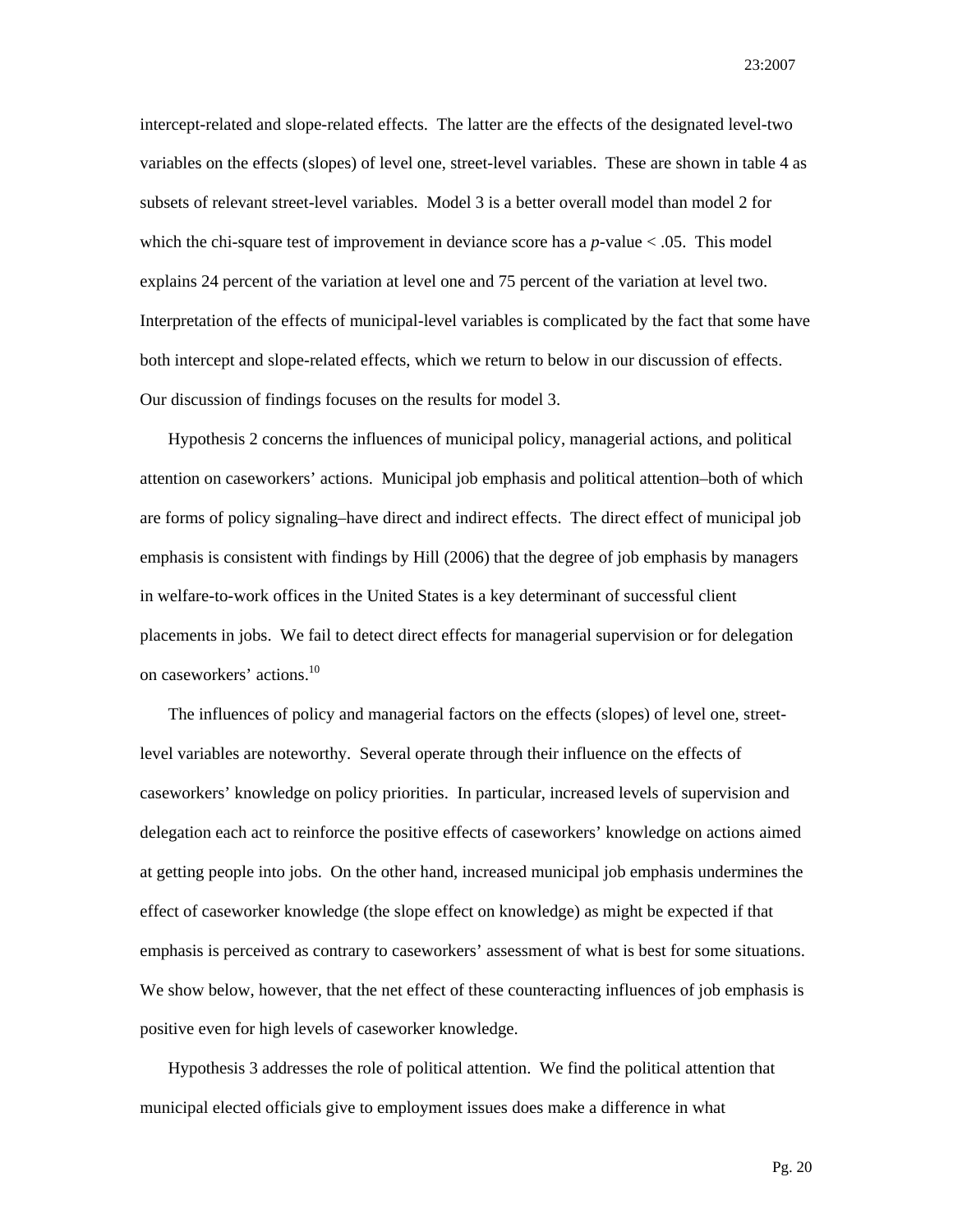caseworkers emphasize. The direct effect of increased levels of political attention at the municipal level tends to lessen caseworker emphasis on getting clients into jobs. We think this reflects a positive political impact because the stronger signals are from municipal politicians who differ with the national policy goal of getting people into work quickly. As shown by the positive slope effect for caseworkers' perception of the municipal policy emphasis, increased political attention strengthens the effects of caseworkers' interpretation of municipal policy in emphasizing jobs thereby bringing their actions more into line. This finding reinforces the importance of political attention as a signaling device about policy goals. Consistent with hypothesis 3, we show below that the influence of political attention is strongest when municipal policy deviates from the national goals.

The findings for the remaining variables concerning caseworkers' knowledge and context generally fit what might be expected. Caseworkers' understanding of the municipal policy emphasis, their endorsement of national employment policy reform act, and their professional knowledge are positive influences on their behaviors in implementing the national policy reforms. Finally, the effects of the contextual variables are as expected. Caseworkers in settings for which it is more difficult to place clients and caseworkers in larger municipalities give less emphasis on getting clients into jobs quickly. The latter may be due to increased resistance to getting clients into jobs quickly because of stronger professional norms and more influential social-worker unions that are typically found in larger municipal employment service organizations.

#### **Assessing Political, Policy, and Managerial Influences**

The preceding analyses show that political attention, policy emphases, and managerial actions do affect policy emphases of caseworkers in dealing with clients. The findings also suggest that the managerial influences are not that strong and the influence of political attention is disjunctive–findings that are generally consistent with our research hypotheses. Given that it is difficult to assess the magnitude of these effects from the values of the hierarchical coefficients, we provide a more readily understood set of calculations of effects of municipal-level political,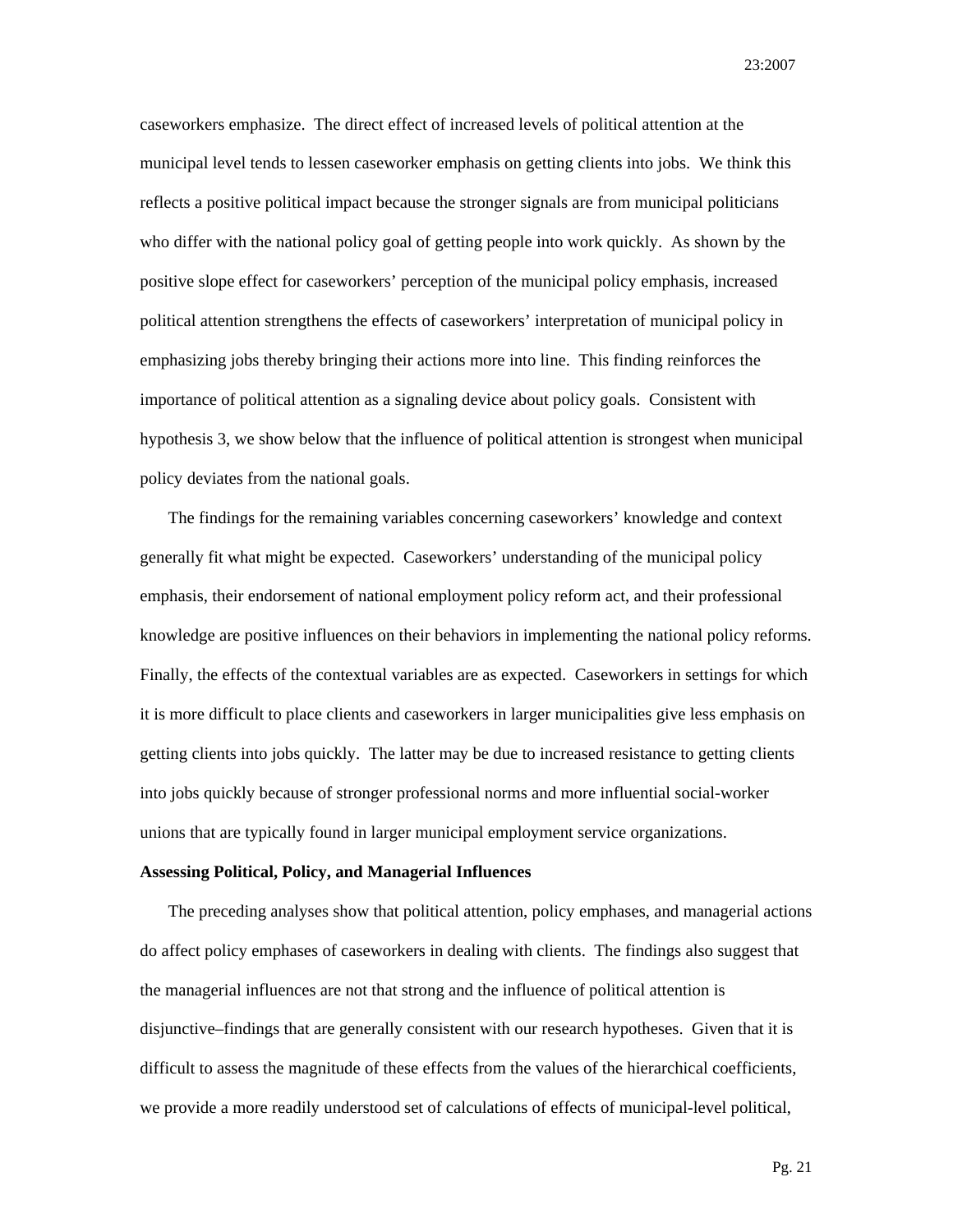policy, and managerial influences upon policy emphases of caseworkers. These calculations are based on predicted outcomes of our full explanatory model (model 3 of table 4) when changing relevant explanatory values from the  $25<sup>th</sup>$  to the  $75<sup>th</sup>$  percentile of all values and keeping other variables at their respective means. The relevant cross-level interaction terms are set so that the maximum impact of the change in the higher-level variable is evaluated.<sup>11</sup> Table 5 provides these results. The cell entries show the maximum average predicted percentage change in policy priorities associated with each higher-level variable.

The first entry is the influence of the attention of politicians in the municipality to employment-related issues. This influence is strongest for actions of caseworkers when municipalities diverge from the national goal by emphasizing longer-term employment prospects. This translates into a 10 percent reduction on average in emphasis by caseworkers of the national policy goal of getting people into work quickly. The effect is much weaker (about 1 percent increase in job emphasis) when municipalities endorse the national goals and politicians call attention to employment issues. Consistent with hypothesis 3, caseworkers are more willing to diverge from national goals when it is clear that their immediate political principals endorse that divergence.

The next set of entries address the influence of managerial actions. Consistent with hypothesis 1, these influences are relatively limited. Increased municipal emphasis on getting people into jobs has the strongest effects on policy actions when caseworker knowledge is weak. This makes sense since less knowledgeable caseworkers are more likely to respond to municipal policy emphases rather than what their professional knowledge suggests is the best action. However, this result on average in only a 4.7 percent increase in actions aimed at getting people into jobs quickly. The corresponding impact for caseworkers with strong knowledge is negligible (less than 0.1 percent).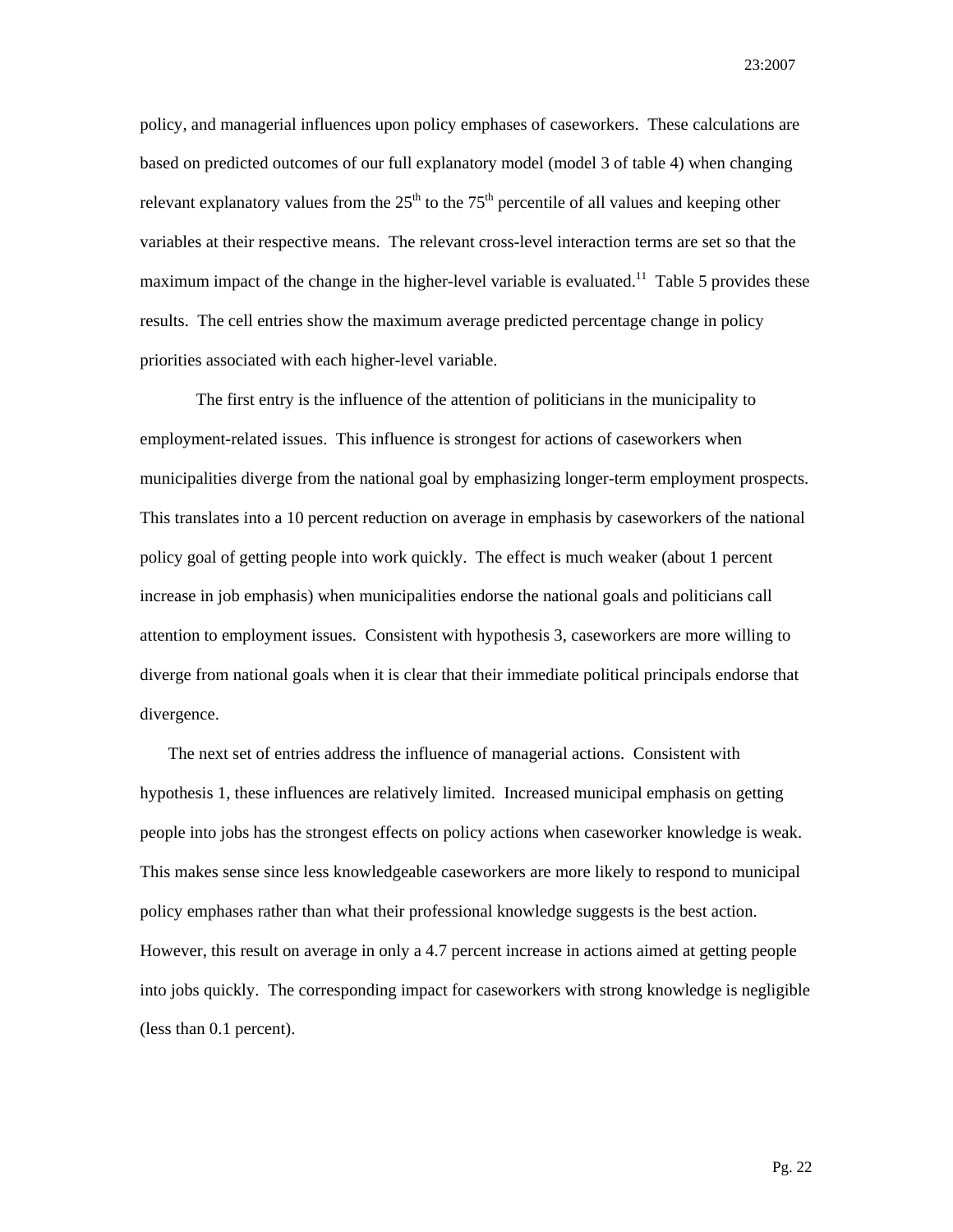|                                                                        | <b>Percentage Change in</b><br><b>Caseworker Policy Priority<sup>a</sup></b> |  |
|------------------------------------------------------------------------|------------------------------------------------------------------------------|--|
| <b>Political Attention</b>                                             |                                                                              |  |
| Increased attention to employment<br>issues by local elected officials | $-10.1$<br>(Muni not support national policy)                                |  |
| <b>Policy and Managerial Actions</b>                                   |                                                                              |  |
| Increased emphasis on getting clients<br>into jobs                     | 4.7<br>(weak SLB knowledge)                                                  |  |
| Increased supervision                                                  | 2.8                                                                          |  |
|                                                                        | (strong SLB knowledge)                                                       |  |
| Increased delegation of decisions                                      | $-3.6$                                                                       |  |
|                                                                        | (weak SLB knowledge)                                                         |  |

#### **Table 5. Higher-Level Influences over Caseworkers**

#### Notes:

<sup>a</sup> Cell entries are the maximum predicted percentage change in the priority that caseworkers give to getting clients into jobs quickly based on HLM Model 3 of Table 4, taking into account relevant effects on intercepts and slopes. Notations in parentheses indicate conditions for which the effects are strongest. For each cell entry, calculations are based on the direct and conditional changes in the factor in each row from the  $25<sup>th</sup>$ percentile of all values to the  $75<sup>th</sup>$  percentile. Relevant interaction terms are evaluated for the street-level value that gives the highest percentage change ( $5<sup>th</sup>$  or  $95<sup>th</sup>$  percentile as indicated in parentheses) when the higher-level term is changed from the  $25<sup>th</sup>$  to the  $75<sup>th</sup>$ percentile. All other relevant factors are set to their respective mean value.

Increased supervision fosters a 2.8 percent increase on average in caseworkers' job emphasis when caseworkers are knowledgeable about the rules. The effect of supervision is a reduction in job emphasis on average of 1 percent when caseworkers' knowledge is low. Supervision may be expected to bolster the impact on job emphasis for less knowledgeable caseworkers than more knowledgeable ones. However, we find the opposite. We think this is because supervision in itself cannot make up for deficiency in knowledge of the rules. Instead, supervisors are more effective in calling attention to the specifics of rules or reminding caseworkers of the importance of particular provisions. These require a basic understanding of the rules.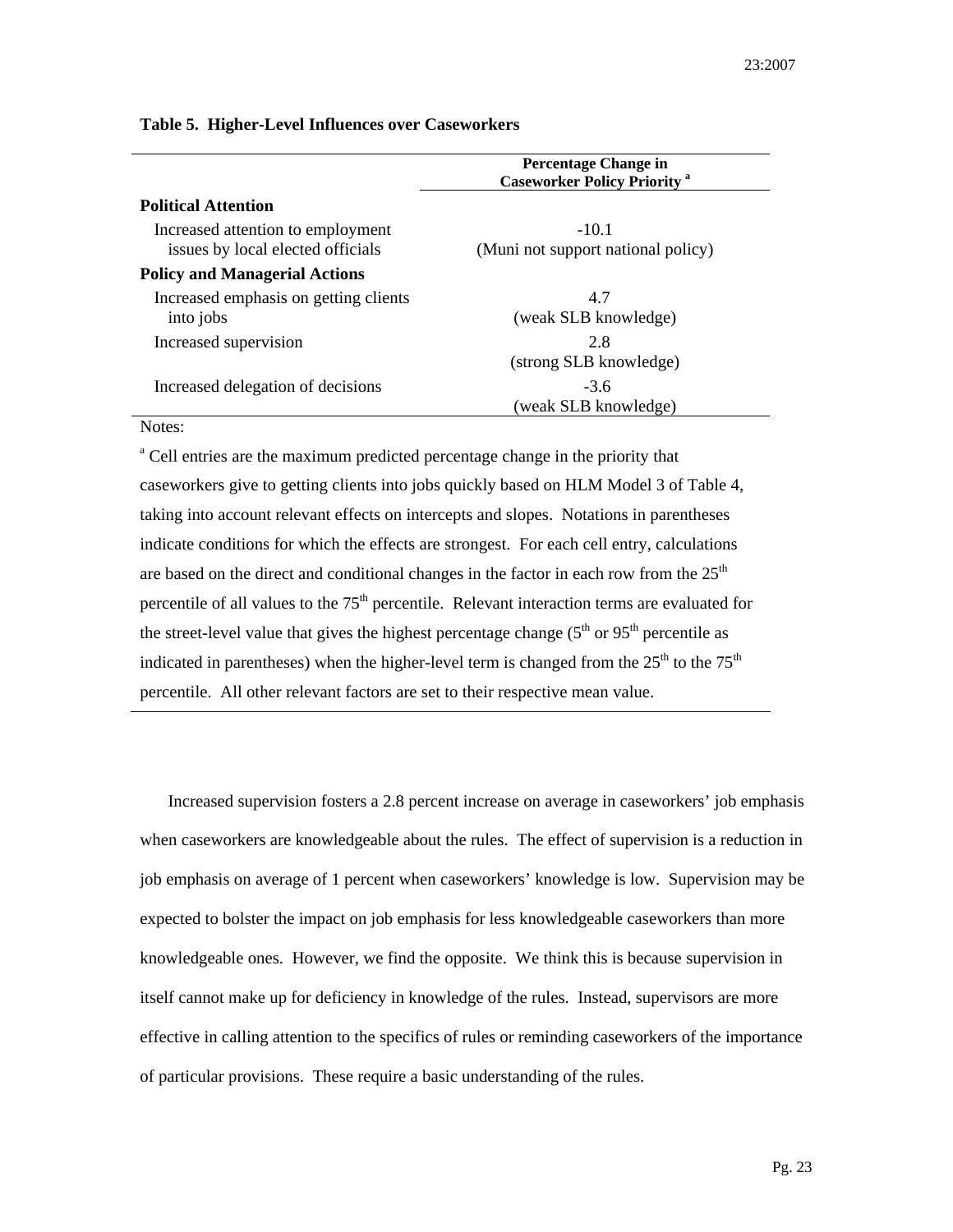Delegation of decision-making authority to caseworkers about client eligibility reduces caseworkers' job emphasis when they have weak knowledge. We attribute this to the fact that caseworkers who have less knowledge inevitably follow their policy preferences to emphasize longer-term job prospects.<sup>12</sup> Not shown in the table is the smaller positive effect of delegation on job emphasis, a 2.2 percent change, when caseworkers have strong knowledge.

The effect analyses shown in table 5 underscore the dual message of this research. On the one hand, higher-level political and managerial factors influence the policy emphases of frontline workers. On the other hand, the strength of the effects is relatively limited. In thinking about these findings, one needs to keep in mind that the effects are assessed as individual influences when in reality several factors are likely to change at once. Stated differently, a municipality is not likely to increase the degree of supervision without placing more emphasis on communicating the desire to get more clients into jobs quickly.

#### **Conclusions**

It is well established that street-level bureaucrats vary in the extent to which they carry out higher-level policy dictates. Our findings show that a large percentage of Danish caseworkers endorse the national employment policy reforms and seem to be implementing actions that are consistent with the reforms. Nonetheless, there is variation. With this research, we seek to understand the influence of political attention and managerial factors on caseworkers' policy emphases. This research focus adds to the understanding of higher-level influences upon policy decisions at the frontlines of implementation.

Three sets of findings stand out. One is that the policy emphases of caseworkers are influenced by their understanding of policy goals, professional knowledge, and policy evaluations. As a whole, these are not a remarkable set of findings as they are consistent with much of the research on implementation behaviors of street-level bureaucrats (see Meyers and Vorsanger 2003). As found by Riccucci (2005; also see Riccucci, Meyers, Lurie, and Han 2004),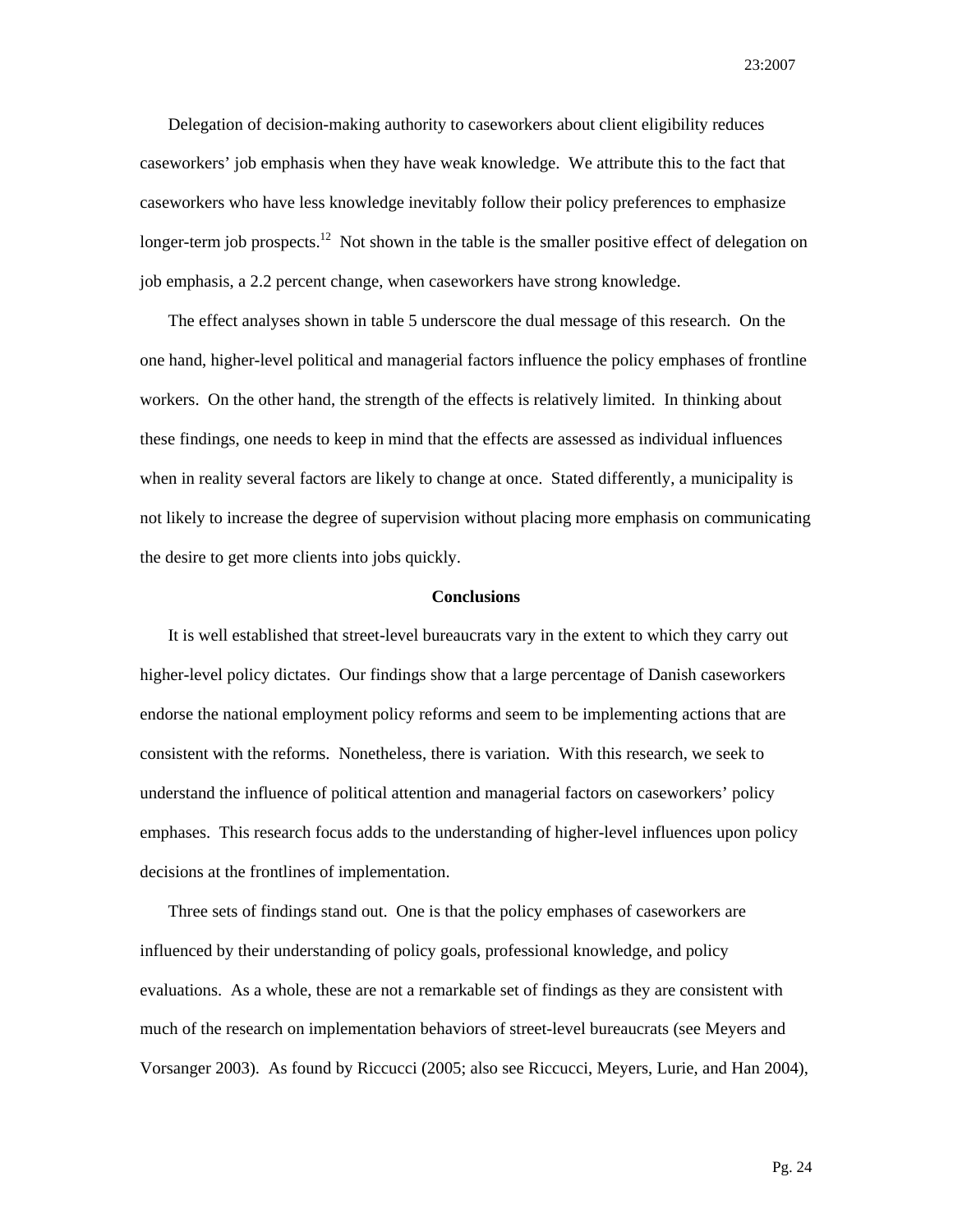allowing caseworkers to carry out their professional responsibilities has a large impact on the contours of policy implementation.

The more notable, second finding is that higher-level influences do shape the behaviors of caseworkers in implementing the national policy reforms. The political attention of relevant municipal politicians to employment issues has the largest impacts of any of the higher-level influences we consider on caseworkers' policy emphases. Caseworkers are more willing to diverge from national goals when it is clear that their immediate political principals endorse that divergence. This, we argue, says something about the nature or political signals and their influence on the use of discretion by street-level bureaucrats. The key insight here is the role of immediate policy principals in reducing uncertainty about appropriate behaviors at the frontlines given a divergence between political signals at different levels. We also show the positive influence of the extent of goal emphasis by superiors on getting people into jobs.

Various other managerial influences also come into play through complex paths. We show that the amount of supervision and the degree of delegation affect the policy emphases of caseworkers in differing degrees and directions. This set of findings concerning managerial effects underscores recent findings of the public management literature that "management matters" (see Boyne 2003; Brewer 2005; Meier and O'Toole 2002; Moynihan and Pandey 2005). The complex paths are evident by the effects of political and managerial factors on the influence of the knowledge and policy perceptions of street-level bureaucrats in shaping their policy emphases.

A cautionary third set of findings is that the policy, political, and managerial influences are relatively weak. Policy signals provided by political attention and by the municipal emphasis on getting people into jobs quickly have the strongest effects. But, these respectively lead to only 10 and 5 percent changes on average in caseworkers' job emphasis when also considering their conditioning effects on caseworkers' policy perceptions and their knowledge. The influences of managerial supervision and delegation of authority are weaker and operate only to condition the

 $\text{Pg. 25}$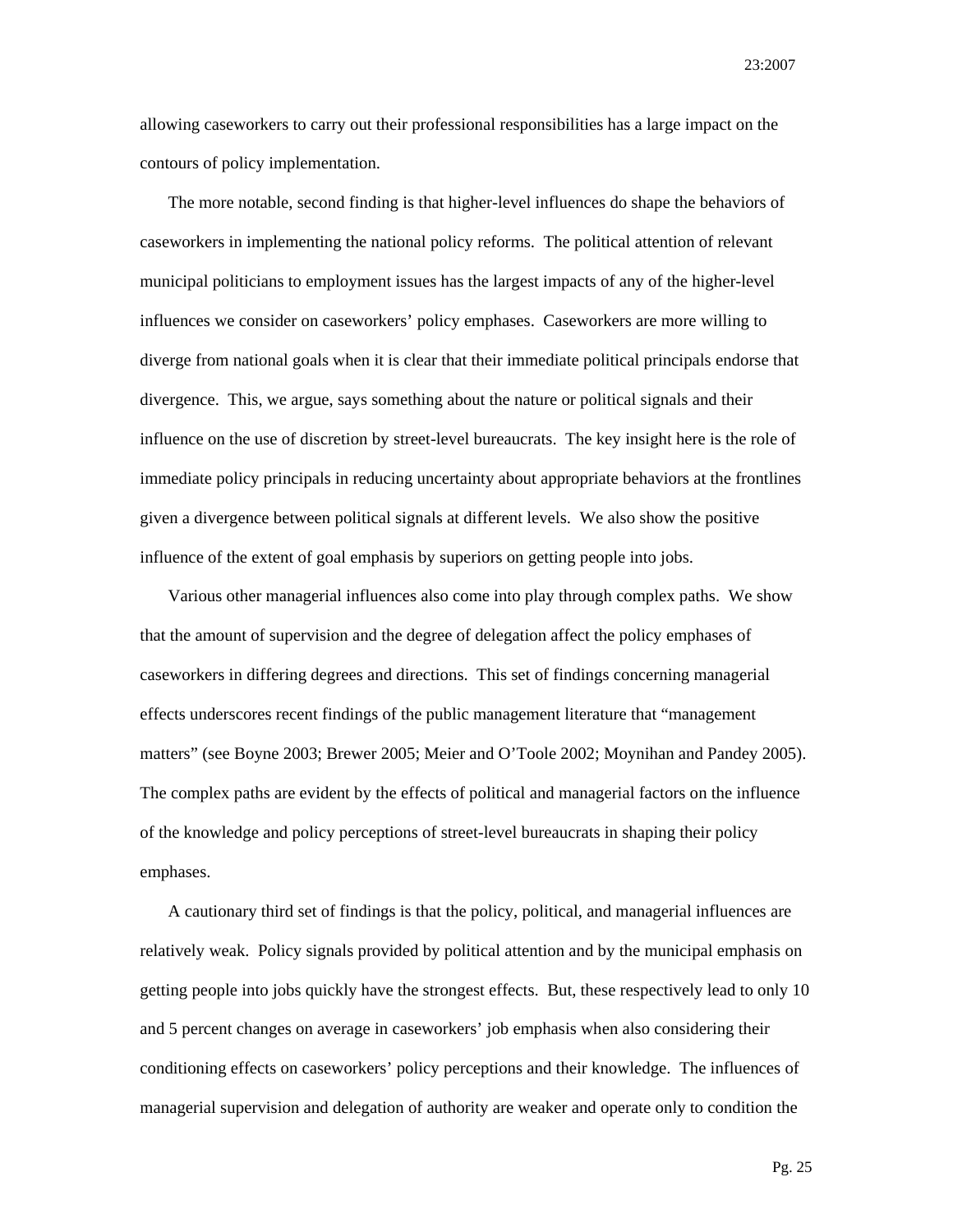influence of caseworkers' knowledge on their policy emphases. One explanation for the muted influences may be the lesser visibility to superiors of the priorities that caseworkers emphasize in their conversations with clients. As found by Winter (2003), the influences might be stronger had we studied more visible actions such as placement in specific employment enhancing programs or the use of sanctions.

Our examination of the various influences on caseworkers' actions is based on a unique dataset that draws from separate surveys of caseworkers, their managers, and relevant chief executive officers for Danish municipal employment services. The linking of responses among these actors is a positive aspect of the analyses that we present. But, it also involves limitations. One caveat is that the analyses are based on self-reports, rather than upon more objective outputs or outcomes. This may give a rosier sense of the implementation of the national reforms than is actually the case. However, our interest is the relative comparisons among caseworkers rather than assessing the reforms. A second caveat is that the limited number of respondents within each municipality complicates our use of hierarchical modeling. We argue that the conceptual strengths of the approach and the plausibility of our findings demonstrate that the statistical limitations do not invalidate our basic findings. A third caveat is that we only focus on a limited number of considerations for which our modeling of their influence is guided by broad hypotheses rather than hypotheses about individual variables. This suggests that alternative specifications of our models may be relevant and that it is better to consider the patterns in our findings rather than over-interpret individual coefficients.

An obvious question about our findings is the extent to which they can be generalized to other implementation contexts. Our findings are generally consistent with those of prior empirical studies concerning managerial influences on street-level actions that are from different settings than Denmark and concern different policy areas. In particular, our findings concerning managerial influences are similar to those of Riccucci (2005; Riccucci, Meyers, Lurie, and Han 2004) in studying implementation of welfare reform in the United States. Our findings

 $\text{Pg. 26}$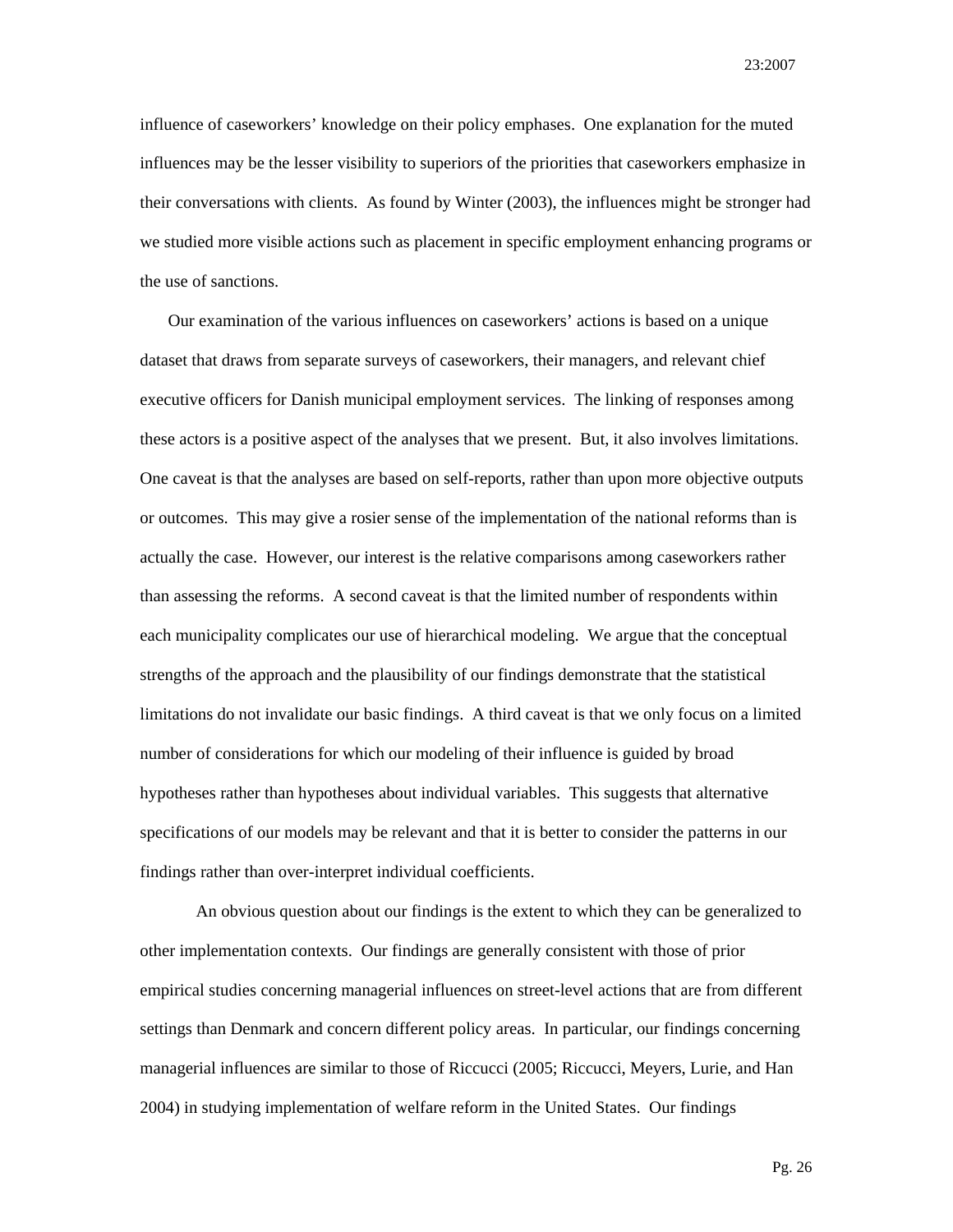concerning political influence are similar to those of Langbein (2000) in studying political influences on the discretion of professionals in the United States. As such, we do not think that the case of Danish employment services invokes unique influences for street-level implementation.

Taken together, our findings provide a more nuanced and positive assessment than much of the implementation literature of the way that higher-level policies are translated into actions at the frontlines. A substantial divergence in the implementation of municipal employment policy reforms in Demark might be expected. However, we show that most street-level bureaucrats generally carry out the reform goals. Why is this? The signaling of policy goals by municipal elected officials and managerial actions of employment services managers are relevant but these factors seem to have a limited influence. More important are the understanding of the national policy by street-level bureaucrats and their knowledge of the rules under the reform. These likely come from other sources than political signaling and managerial actions. As aptly put by Brehm and Gates (1997, 202), substantial numbers of caseworkers seem to be "principled agents" in fulfilling their professional roles in implementing the national reforms.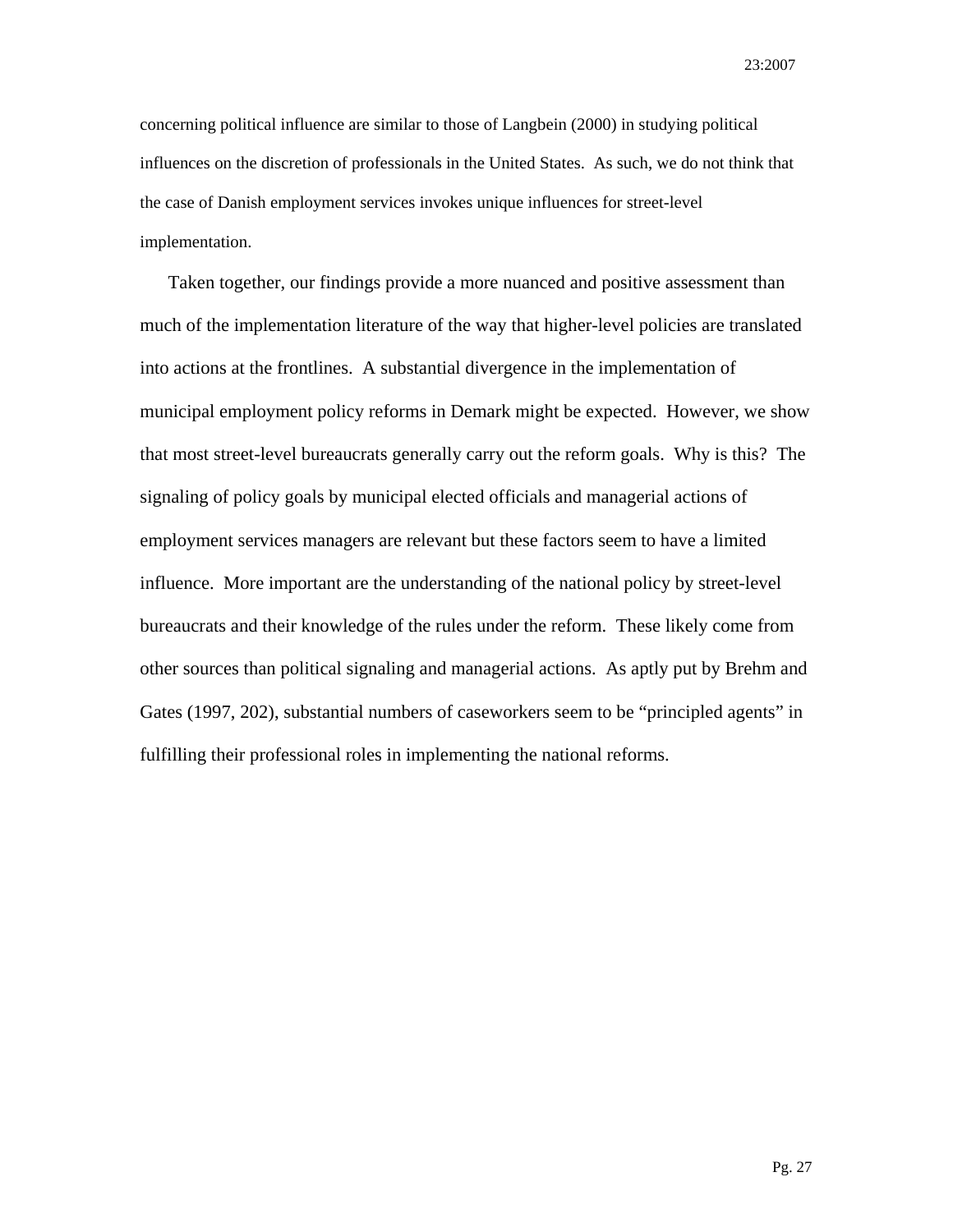## **Methodological Appendix**

| <b>Category and Item</b><br>(variable label) | <b>Source</b><br>Mean (s.d) | <b>Measure</b>                                              |
|----------------------------------------------|-----------------------------|-------------------------------------------------------------|
| <b>SLB Policy Implementation</b>             |                             |                                                             |
| Policy Priority (POLPRI)                     | <b>SLB</b> Survey           | Mean of caseworker rating on scale 1 (full agreement        |
|                                              | 3.70(.68)                   | with first item) to 5 (full agreement with second item) of  |
|                                              |                             | priorities given to: (1) "Emphasizing gradual acquisition   |
|                                              |                             | of skills" versus "Emphasizing actual jobs in the           |
|                                              |                             | conversation with the client"; (2) "Improving the client's  |
|                                              |                             | chances for jobs over their work life" versus "Getting the  |
|                                              |                             | client into any job quickly"; and (3) "Taking the client's  |
|                                              |                             | problems into consideration" versus "Making demands         |
|                                              |                             | on clients". Cronbach alpha = .60. This coding is           |
|                                              |                             | reversed from the original.                                 |
| <b>Municipal Policy &amp; Attention</b>      |                             |                                                             |
| Municipal Policy (M18r)                      | Manager                     | Manager rating on scale 1 (full agreement with first        |
|                                              | Survey                      | item) to 5 (full agreement with second item) of             |
|                                              | 3.90(1.11)                  | municipal priorities given to "Improving the client's       |
|                                              |                             | chances for jobs over their work life" versus "Getting the  |
|                                              |                             | client into any job quickly." This coding is reversed       |
|                                              |                             | from the original.                                          |
| Municipal Job Emphasis                       | Manager                     | Mean of manager ratings on a scale of 1 (full agreement     |
| (MMJOBEMP2)                                  | Survey                      | with the first item) to 5 (full agreement with the second   |
|                                              | 3.98(.67)                   | item) of the extent to which middle managers emphasize      |
|                                              |                             | caseworkers balance priorities as: (1) "Emphasizing         |
|                                              |                             | gradually acquiring new skills" versus "Emphasizing         |
|                                              |                             | actual jobs"; (2) "Improving the client's chances for jobs  |
|                                              |                             | over the course of their work" versus "Getting the client   |
|                                              |                             | into a job more quickly," and; (3) "Taking the client's     |
|                                              |                             | problems into consideration" versus "Making demands         |
|                                              |                             | on the clients". Cronbach alpha = $.41$ ; Index constructed |
|                                              |                             | to parallel the SLB policy priority variable. This coding   |
|                                              |                             | is reversed from the original.                              |

## **Table A1 – Data Sources and Measurement of Variables**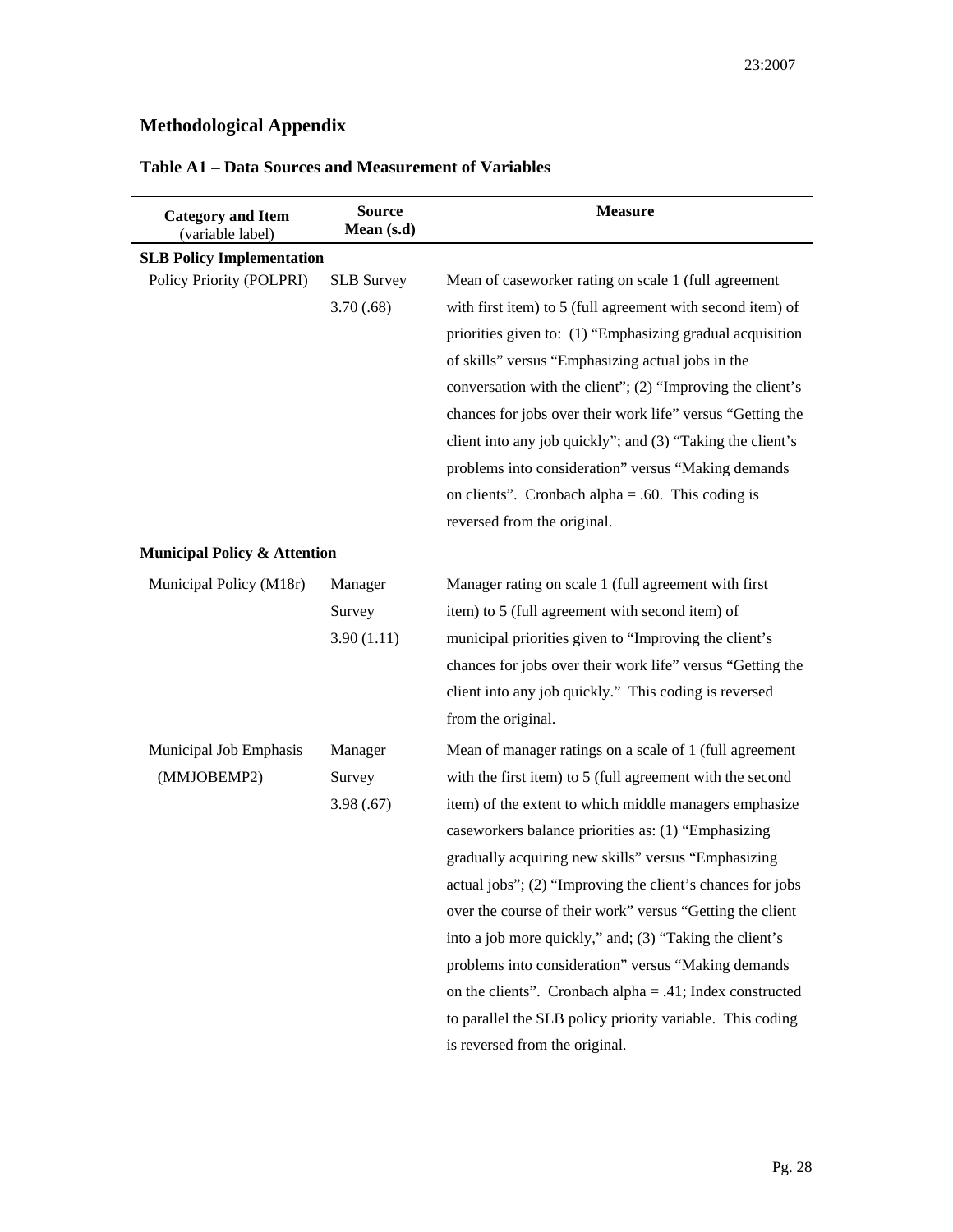| <b>Political Attention</b>                           | <b>CEO</b> Survey | CEO rating on a scale of 1 (not at all) to 5 (to a very       |
|------------------------------------------------------|-------------------|---------------------------------------------------------------|
| (POLATT)                                             | 3.68(1.30)        | great extent) of the extent to which "employment              |
|                                                      |                   | services for clients who are available for work attract       |
|                                                      |                   | attention of politicians in your municipality." This          |
|                                                      |                   | coding is reversed from the original.                         |
| <b>Managerial Actions</b>                            |                   |                                                               |
| Supervision                                          | Manager           | Mean rating on the 1 to 4 scale of seven items                |
| (MMSUP)                                              | Survey            | concerning the extent to which middle managers monitor        |
|                                                      | 2.79(.64)         | caseworkers regarding: frequency of client contacts,          |
|                                                      |                   | guidance regarding job searches, time for clients to enter    |
|                                                      |                   | into required programs, caseworker recommendations on         |
|                                                      |                   | employment promoting programs for clients, use of             |
|                                                      |                   | sanctions, client outcomes, and client perceptions of         |
|                                                      |                   | employment services. Each item is rated on a scale of 1       |
|                                                      |                   | (no monitoring), 2 (informal monitoring), 3 (sampling of      |
|                                                      |                   | cases), and 4 (formal reporting). Cronbach alpha = $.82$ .    |
| Delegation                                           | Manager           | Summated index of whether or not caseworkers are              |
| (DELSLBSQ)                                           | Survey            | delegated authority to decide each of seven actions:          |
|                                                      | 5.13(1.46)        | categorization of social assistance clients as being ready    |
|                                                      |                   | or not ready for the labor market, referral of clients to     |
|                                                      |                   | wage subsidies in private firms, referral of clients to       |
|                                                      |                   | wage subsidies in the municipality, referral of clients to    |
|                                                      |                   | practice periods/employment-training in a municipal           |
|                                                      |                   | service institution, referral of clients to a short and cheap |
|                                                      |                   | vocational training course (around DKK 9,500), referral       |
|                                                      |                   | of clients to a more expensive training course (DKK           |
|                                                      |                   | 30,000), cut off of social benefits due to client's non-      |
|                                                      |                   | availability for work. Cronbach alpha = .68. Squared          |
|                                                      |                   | values used to meet linearity assumptions.                    |
| <b>Caseworkers' Policy Perceptions and Attitudes</b> |                   |                                                               |
| Municipal Policy                                     | <b>SLB</b> Survey | SLB rating on scale 1 (full agreement with first item) to     |

Perception (POLMUNI) 4.14 (.98) 5 (full agreement with second item) that the municipal policy emphasis is "Improving the client's chances for jobs over their work life" versus "Getting the client into any job quickly." This coding is reversed from the original.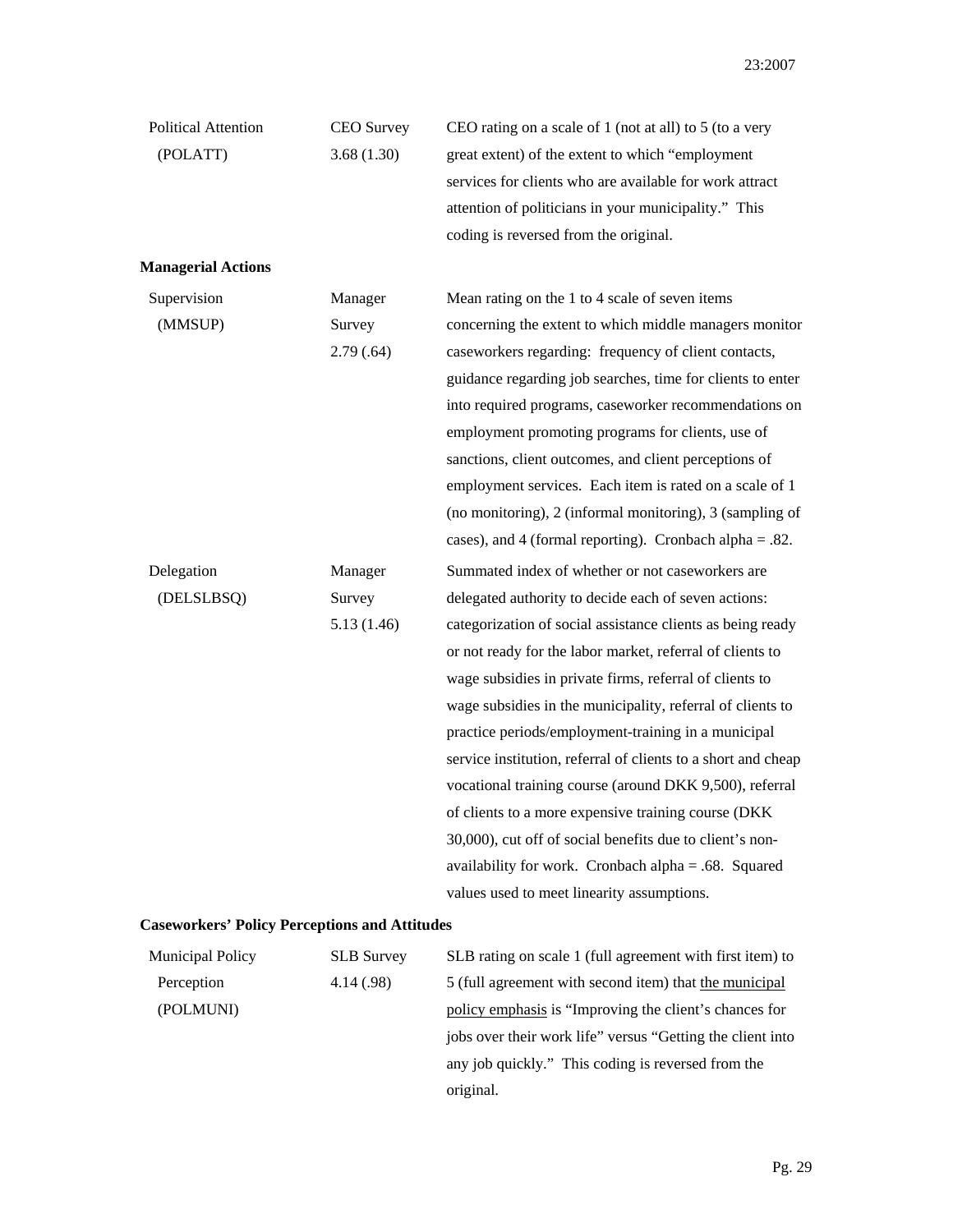| Policy Endorsement        | <b>SLB</b> Survey | Mean SLB rating on scale 1 (full agreement with first     |
|---------------------------|-------------------|-----------------------------------------------------------|
| (POLENDOR)                | 3.53(.92)         | item) to 5 (full agreement with second item) of two       |
|                           |                   | opposing statements about Employment Reform Act: (1)      |
|                           |                   | "A step in the wrong direction" versus "A step in the     |
|                           |                   | right direction," and; (2) "Harmful to most clients"      |
|                           |                   | versus "Better for most clients." Cronbach alpha = .89.   |
|                           |                   | This coding is reversed from the original.                |
| Knowledge                 | <b>SLB</b> Survey | Mean of SLB agreement on a scale of 1 (disagree)          |
| (KNOW)                    | 4.22(.81)         | completely) to 5 (agree completely) with two items: (1)   |
|                           |                   | "I feel I have good knowledge of the rules in the area of |
|                           |                   | employment service" and (2) "I feel professionally well   |
|                           |                   | prepared to carry out my work with clients." Cronbach     |
|                           |                   | alpha = $.85$ .                                           |
| <b>Context / Controls</b> |                   |                                                           |
| Difficult Client Mix      | Derived from      | Share of the caseworker's clients in the two groups with  |
| (CMIX1sq)                 | <b>SLB</b> Survey | the poorest fit with the needs of the labor market among  |
|                           | .86(.17)          | three groups that have found to be fit for work according |
|                           |                   | to a national classification scheme. Derived from SLB's   |
|                           |                   | reports of percentage of clients in different categories. |
|                           |                   | Squared values are used to address skewed data.           |
| Municipal Task Difficulty | Secondary Data    | An index of the expected mean duration in months of       |
| (PRE2006ln)               | 11.84(3.27)       | temporary municipal cash benefits for all adult citizens  |
|                           |                   | in each municipality in 2004 based on characteristics of  |
|                           |                   | the population and local labor market conditions. Higher  |
|                           |                   | scores indicate more problematic task environments. Ln    |
|                           |                   | values are employed to address skewed data.               |
| Municipal Size            | Census Data       | Census report of municipal population for 2005. Ln        |
| $(BEF_05ln)$              | 21,270            | values are used to address skewed data.                   |
|                           | (42, 751)         |                                                           |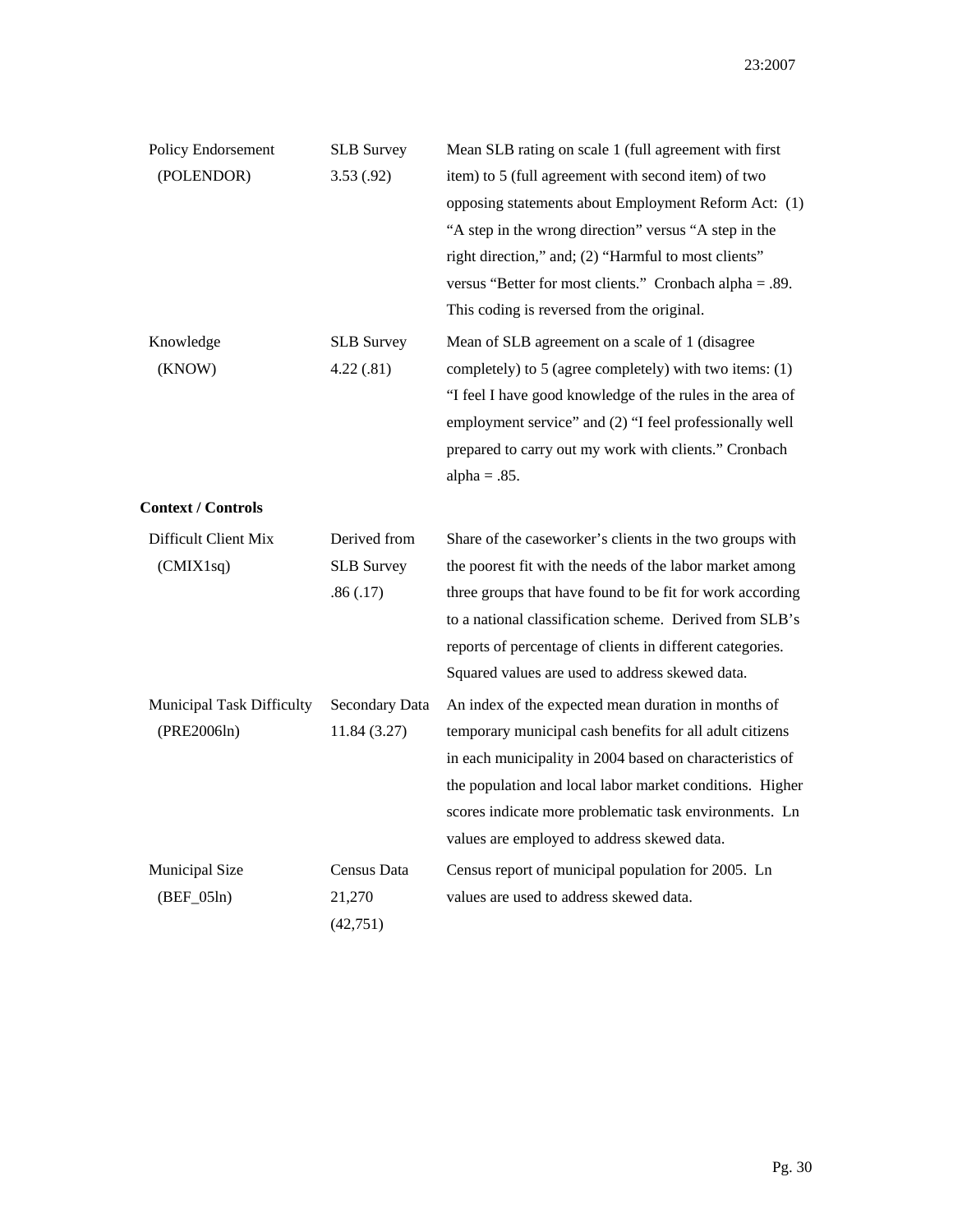## **Other Variables**

| <b>Perceived Outcomes</b> | <b>SLB</b> Survey | Caseworker's perceptions of the extent that employment    |
|---------------------------|-------------------|-----------------------------------------------------------|
|                           | $-0.02$           | service actions as a whole have improved client job-      |
|                           | (1.00)            | related outcomes based on a scale of 1 (not at all) to 10 |
|                           |                   | (to a very great extent). Index is a principal component  |
|                           |                   | score based on three items concerning success for clients |
|                           |                   | in: (a) actively searching for jobs, (b) availability for |
|                           |                   | work, and (c) placement in ordinary jobs. Cronbach        |
|                           |                   | alpha for these is .86. Factor loadings on the index for  |
|                           |                   | the items are .90, .84, and .79 respectively.             |
| Policy Preference         | <b>SLB</b> Survey | Caseworker evaluation on a scale of 1 (full agreement     |
|                           | 3.06              | with the first item) to 5 (full agreement with the second |
|                           | (1.23)            | item) of what "you personally think should be the goal    |
|                           |                   | for the municipal employment service" in choosing a       |
|                           |                   | balance between "helping clients improve changes for      |
|                           |                   | jobs over the course of their work life" versus "getting  |
|                           |                   | clients into jobs more quickly."                          |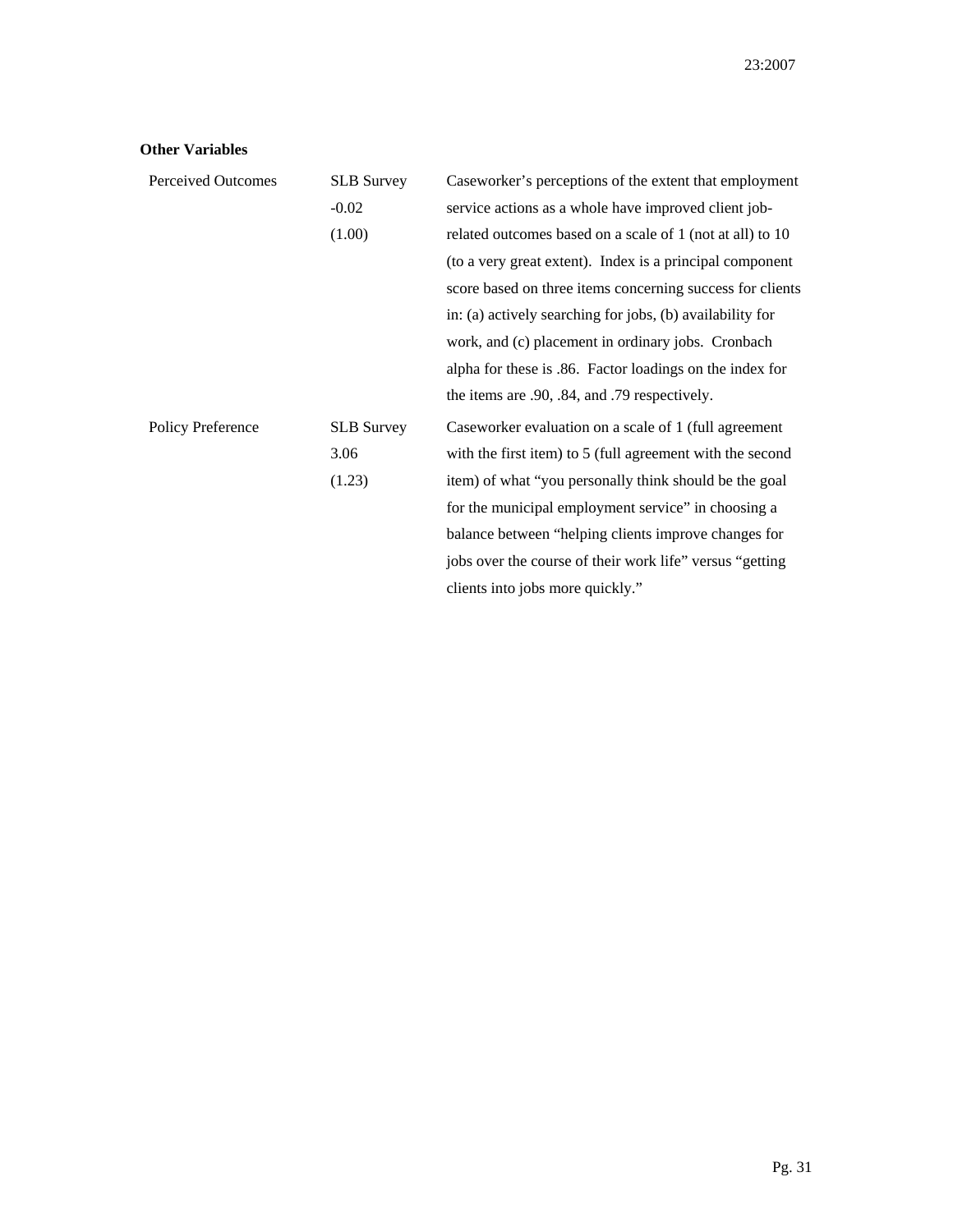#### **Specification of HLM Models**

The three HLM models reported in Table 4 are specified as follows. Bold italics indicates use of grand-mean centering, otherwise variables are in raw form (with some squared or ln values as indicated in the variable listing); 'r' and 'u' are first and second-level residual errors respectively. Variable labels are indicated in the preceding listing of variables.

```
HLM Model 1:
LEVEL 1 MODEL
 POLPRI = \beta_0 + \beta_1(POLENDOR) + \beta_2(KNOW) + \beta_3(POLMUNI) + \beta_4(CMIX1SQ) + r
LEVEL 2 MODEL
    \beta_0 = \gamma_{00} + u_0\beta_1 = \gamma_{10} + u_1\beta_2 = \gamma_{20} + u_2\beta_3 = \gamma_{30} + u_3
```
# $\beta_d = \gamma_{d0}$

## HLM Model 2:

#### **LEVEL 1 MODEL**

POLPRI =  $\beta_0 + \beta_1 (POLENDOF) + \beta_2 (KNOW) + \beta_3 (POLMUM) + \beta_4 (CMIX 1SG) + r$ 

#### **LEVEL 2 MODEL**

 $\beta_0 = \gamma_{00} + \gamma_{01}$ (MMSUF) +  $\gamma_{02}$ (BEF\_05LN) +  $\gamma_{03}$ (PRE2006L) +  $\gamma_{04}$ (POLATT) +  $\gamma_{05}$ (MMJOBEM2) +  $u_0$  $\beta_1 = \gamma_{10} + u_1$  $\beta_2 = \gamma_{20} + u_2$  $\beta_3 = \gamma_{30} + u_3$  $\beta_4 = \gamma_{40}$ 

## HLM Model 3:

#### LEVEL 1 MODEL

POLPRI =  $\beta_0 + \beta_1 (POLENDOR) + \beta_2 (KNOW) + \beta_3 (POLMUN) + \beta_4 (CMIX 1SQ) + r$ 

LEVEL 2 MODEL

 $\beta_0 = \gamma_{00} + \gamma_{01}$ (MMSUF) +  $\gamma_{02}$ (BEF\_05LN) +  $\gamma_{03}$ (PRE2006L) +  $\gamma_{04}$ (POLATT) +  $\gamma_{05}$ (MMJOBEM2) +  $u_0$  $\beta_1 = \gamma_{10} + u_1$  $\beta_2 = \gamma_{20} + \gamma_{21}$ (MMSUF) +  $\gamma_{22}$ (DELSLBSQ) +  $\gamma_{23}$ (MMJOBEM2) +  $u_2$  $\beta_3 = \gamma_{30} + \gamma_{31} (M18R) + \gamma_{32} (POLATT) + u_3$  $\beta_4 = \gamma_{40}$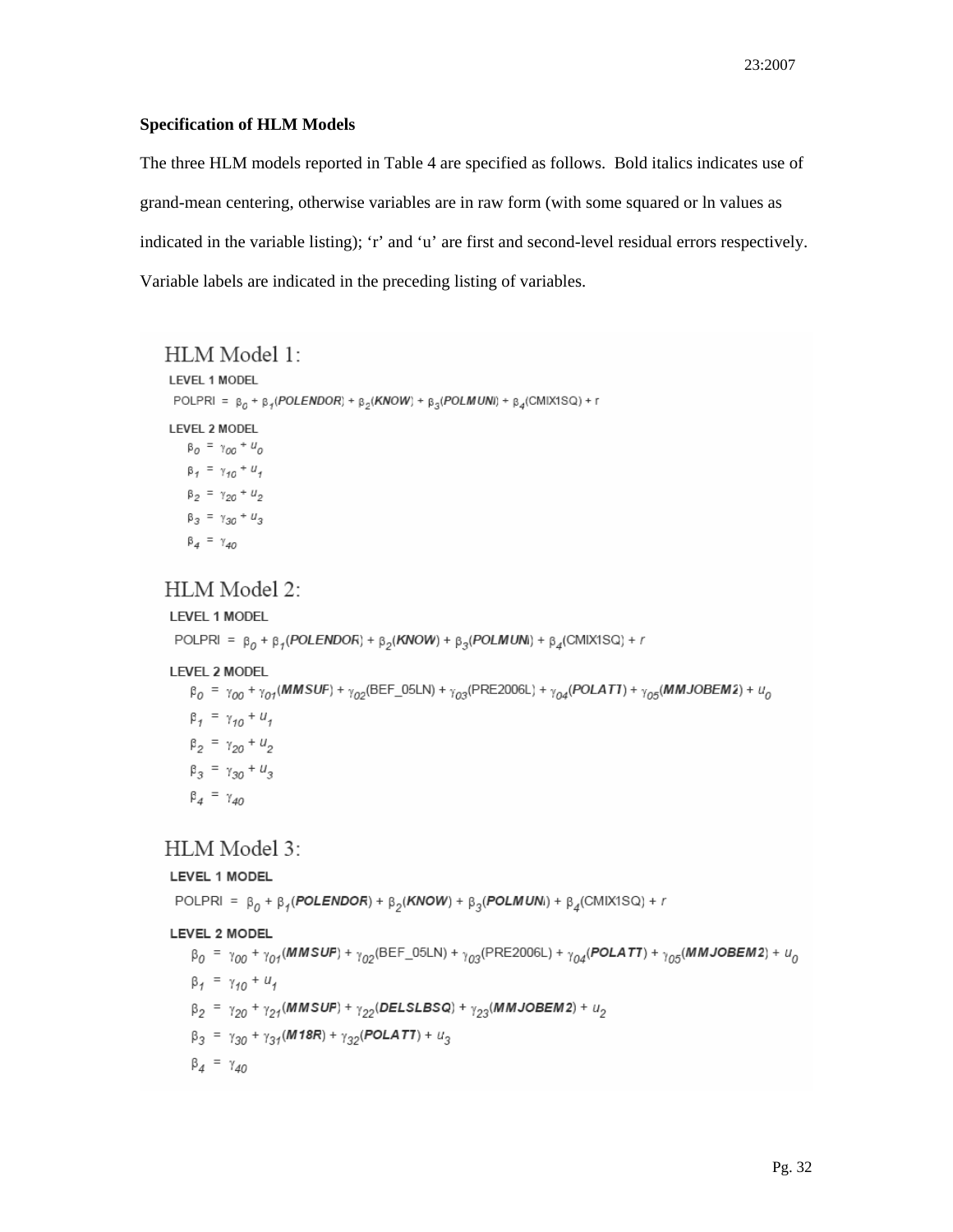#### **Notes**

<sup>1</sup> Kenneth Meier and Laurence O'Toole provide a compatible perspective on the role of organizations in influencing implementation that emphasizes different dimensions of management (see Meier and O'Toole 2002; O'Toole and Meier 1999).

 $2^2$  Only two of the municipalities we study had district offices for these functions for which we asked the relevant CEO to identify the district office that was most representative of the municipality.

 $3$  The eigenvalue for this dimension is 1.67, explaining 56 percent of the variation with factor loadings for each item of .76, .75, and .73 respectively. The drop off in eigenvalues for the second (.69) and third (.64) initial values is substantial, reinforcing the adequacy of a single solution.

<sup>4</sup> To ensure consistency in referents, we asked respondents with diverse client mixes to rate their actions in relation to the middle category of clients who are available for work based on a national categorization system for assessing clients' availability for work.

 $<sup>5</sup>$  The details of the perceived outcome measure are provided in the appendix. This correlation</sup> improves to .20 ( $p < .01$ ) when controlling for the client mix served by each caseworker. Ordinary regression models explaining variation in perceived outcomes while controlling for other contextual factors also show consistent statistically significant effects for the policy priority variable.

<sup>6</sup> We also estimated parallel generalized linear models with robust standard errors and cluster robust standard errors using STATA version 9.0. These were based on combined municipal and street-level data for which we duplicated municipal observations for SLBs from a given municipality. The STATA results without any interactions are similar to the HLM two-level results although the statistical significance of the cross-level terms differ some for the models with interaction terms. In particular the HLM model involving interactions showed improvements in model fit when comparing deviance scores whereas the corresponding STATA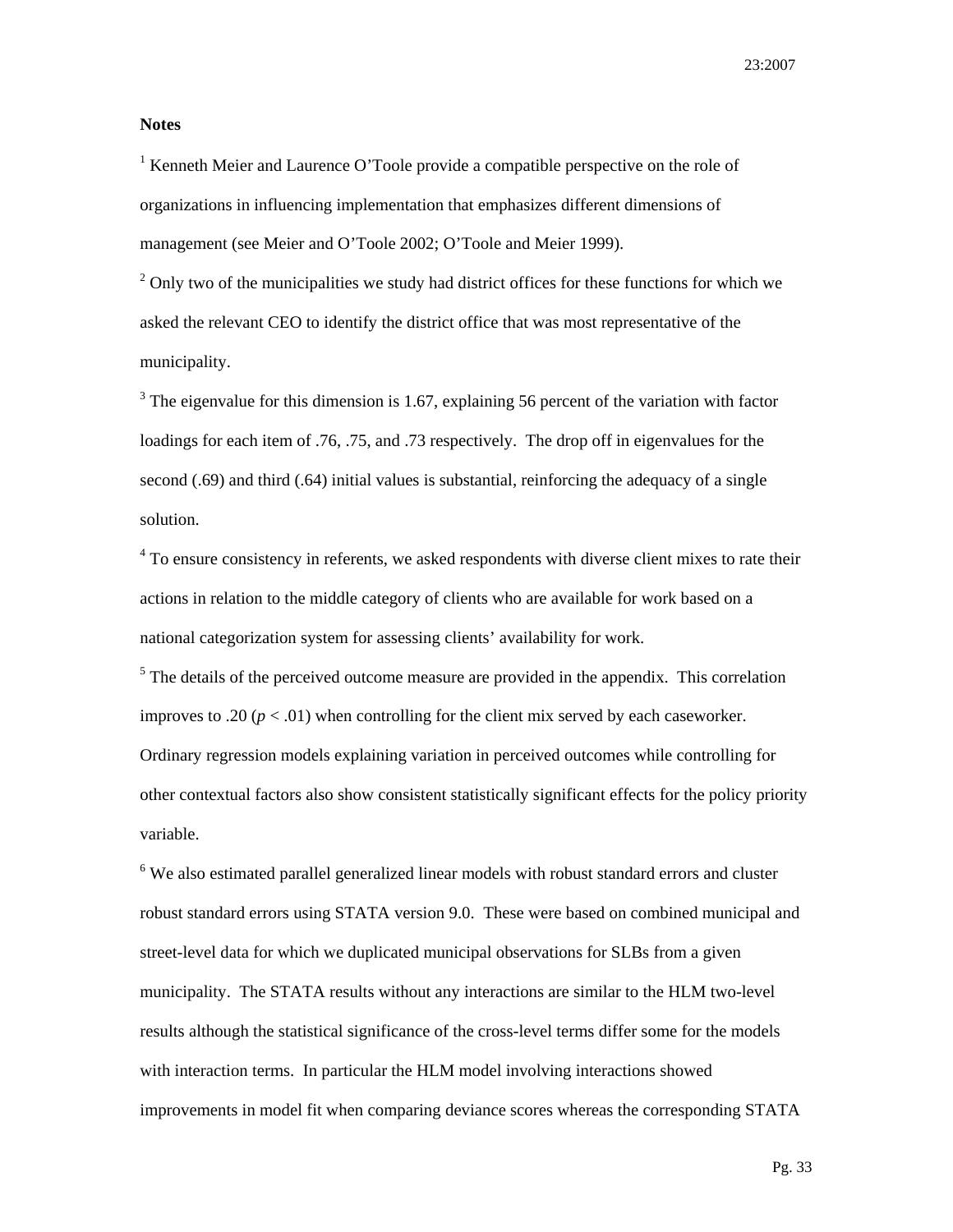model did not show improvements in model fit. We prefer the HLM models on the basis of both theoretical and statistical grounds.

 $<sup>7</sup>$  One rule of thumb is that fixed effects are appropriate for variables with reliability estimates of</sup> coefficients that are less than .05.

<sup>8</sup> This is shown statistically when comparing paired scores for individual SLBs in each municipality with the score of the middle-manager respondent (paired t-test  $= 2.33, p = .02$ ).  $9$ <sup>9</sup> These values were calculated using HLM version 6.02 statistical software for models that are equivalent of a one-way analysis of variance.

 $10$  Limitations on model estimation prevented inclusion of delegation as a direct effect in this model. When substituted for managerial supervision as a main effect in other models, the effect of delegation was not statistically significant at conventional levels.

 $11$  The effect calculation is complicated by the use of centering for many variables for which mean values are zero. In particular, substituting mean values of centered variables that are part of slope-effect interactive terms is problematic. Instead, we calculate the effects of interaction terms with the setting for the street-level value that gives the highest percentage change ( $5<sup>th</sup>$  or  $95<sup>th</sup>$ ) percentile as indicated in parentheses in the table) when the higher-level term is changed from the  $25<sup>th</sup>$  to the 75<sup>th</sup> percentile. All other relevant factors are set to their respective mean.

 $12$  The mean preferred policy emphasis of caseworkers is 3.06 (s.d. 1.23) for caseworkers' rating of their preferenence between emphasizing longer-term job prospects (value one) or getting clients into jobs quickly (value five). Only 34 percent rate their preferred emphasis with a value greater than 3.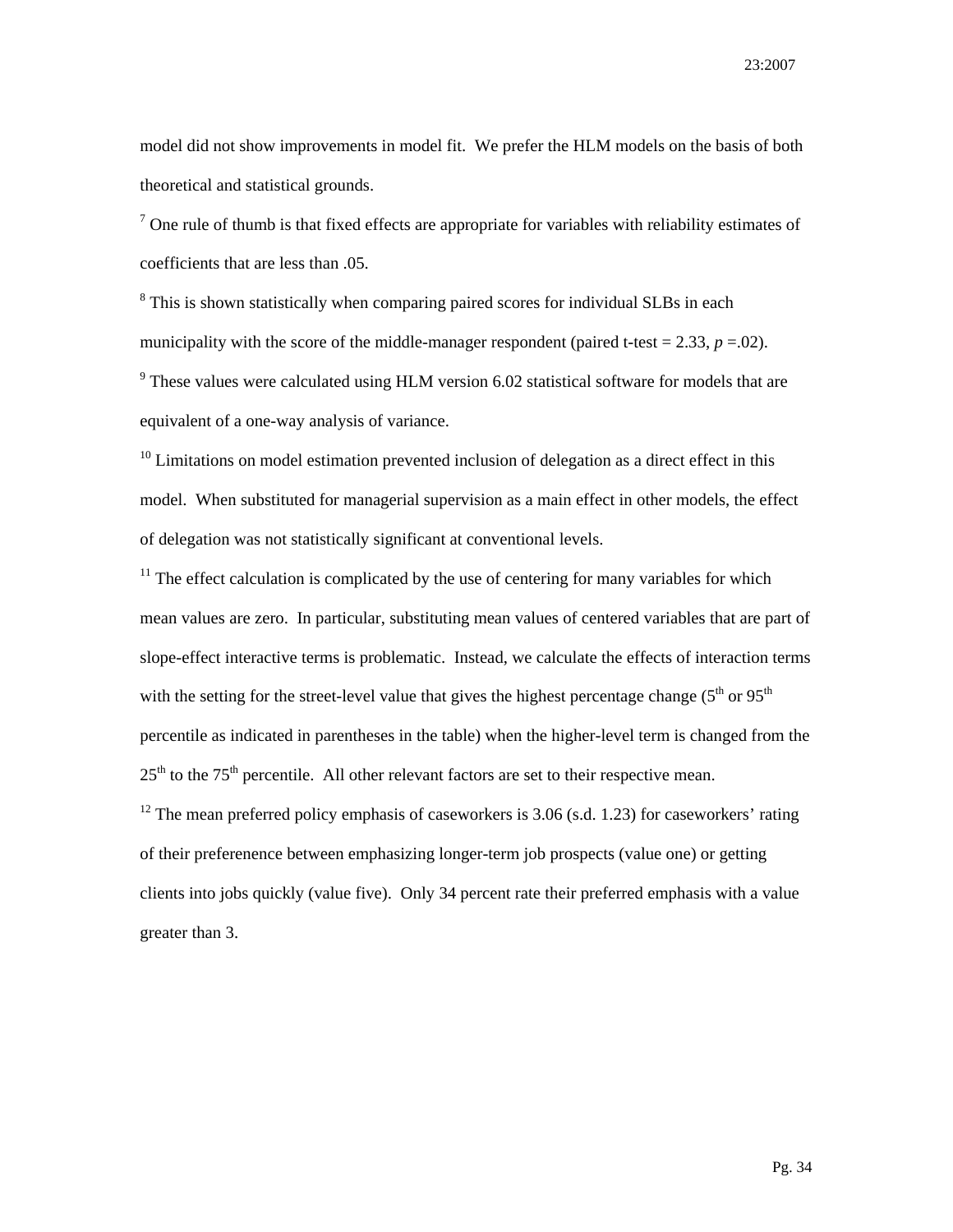#### **REFERENCES**

- Boyne, George A. 2003. Sources of public service improvement: A critical review and research agenda. *Journal of Public Administration Research and Theory* 13 (3): 367-394.
- Brehm, John and Scott Gates. 1997. *Working, shirking, and sabotage, Bureaucratic response to a democratic public*. Ann Arbor, MI: University of Michigan Press.
- Brewer, Gene A. 2005. In the eye of the storm: Frontline supervisors and federal agency performance. *Journal of Public Administration Research and Theory* 15 (4): 505-527.
- Brewer, Gene A. and Sally Coleman Selden. 2000. Why elephants gallop: Assessing and predicting organizational performance in federal agencies. *Journal of Public Administration Research and Theory* 10 (4): 685-711.
- Ewalt, Jo Ann G. and Edward T. Jennings, Jr. 2004. Administration, governance, and policy tools in welfare administration. *Public Administration Review* 64 (4): 449-462.
- Forbes, Melissa and Laurence L. Lynn, Jr. 2005. How does public management affect governmental performance? Findings from international research. *Journal of Public Administration Research and Theory* 15 (4): 559-584.
- Hill, Carolyn J. 2006. Casework job design and client outcomes in welfare-to-work offices. *Journal of Public Administration Research and Theory* 16 (2): 263-288.
- Hill, Carolyn and Laurence L. Lynn, Jr. 2004. Governance and public management, An introduction. *Journal of Policy Analysis and Management* 23 (1): 1-11.
- ———. 2005. Is hierarchical governance in decline? Evidence from empirical research. *Journal of Public Administration Research and Theory* 15 (2): 173-195.
- Keiser, Lael R. 1999. State bureaucratic discretion and the administration of social welfare programs: The case of social security disability. *Journal of Public Administration Research and Theory* 9 (1): 87-106.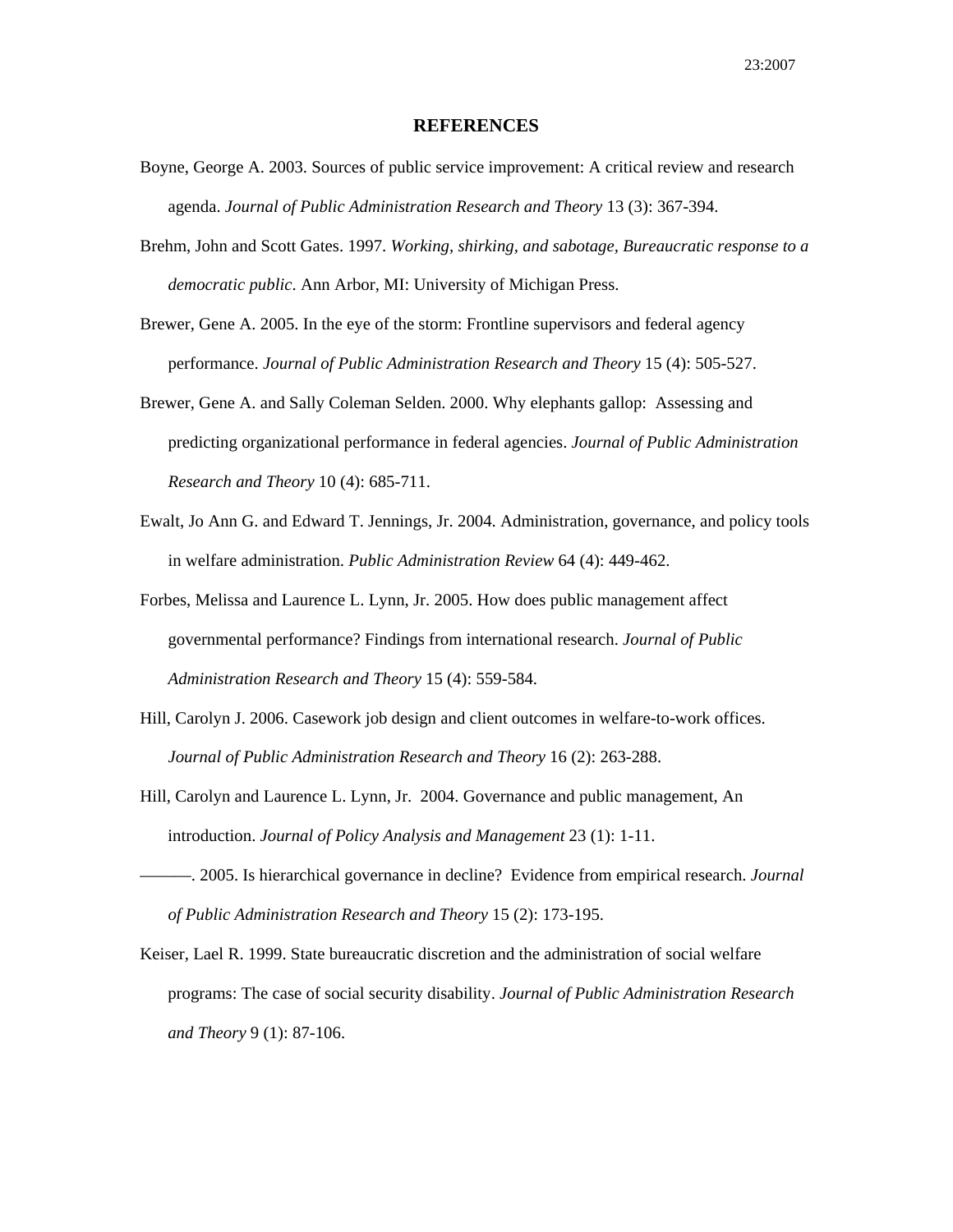- Keiser, Lael R. and Joe Soss. 1998. With good cause: Bureaucratic discretion and the politics of child support enforcement. *American Journal of Political Science* 42 (4): 1133-1156.
- Kreft, Ita G.G. 1996. Are multilevel techniques necessary? An overview, including simulation studies. Unpublished paper, California State University, Los Angeles. Accessed on March 16, 2007 at http://www.calstatela.edu/faculty/ikreft/quarterly/quarterly.html
- Langbein, Laura I. 2000. Ownership, empowerment, and productivity: Some empirical evidence on the causes and consequences of employee discretion. *Journal of Policy Analysis and Management* 19 (3): 427-449.
- Langbein, Laura and Connie Jorstad. 2004. Productivity in the workplace: Cops, culture, communication, cooperation, and collusion. *Political Research Quarterly* 57 (1): 654-79.
- Lipsky, Michael. 1980. *Street-level bureaucrats: The dilemmas of the individual in public services*. New York: Russell Sage Foundation.
- Lynn, Laurence E. Jr., Carolyn J. Heinrich, and Carolyn J. Hill. 2000a. Studying governance and public management: Challenges and prospects. *Journal of Public Administration Research and Theory* 10 (2): 233–262.
- ——— 2000b. *Improving governance: A new logic for empirical research.* Washington, DC: Georgetown University Press.
- May, Peter J. and Søren Winter. 1999. Regulatory enforcement and compliance: Examining Danish agro-environmental policy. *Journal of Policy Analysis and Management* 18 (4): 625- 651.
- Maynard-Moody, Steven and Michael Musheno. 2000. State agent or citizen agent: Two narratives of discretion. *Journal of Public Administration Research and Theory* 10 (2): 329- 358.
- ———. 2003. *Cops, teachers, counselors: Narratives of street-level judgments.* Ann Arbor, MI: University of Michigan Press.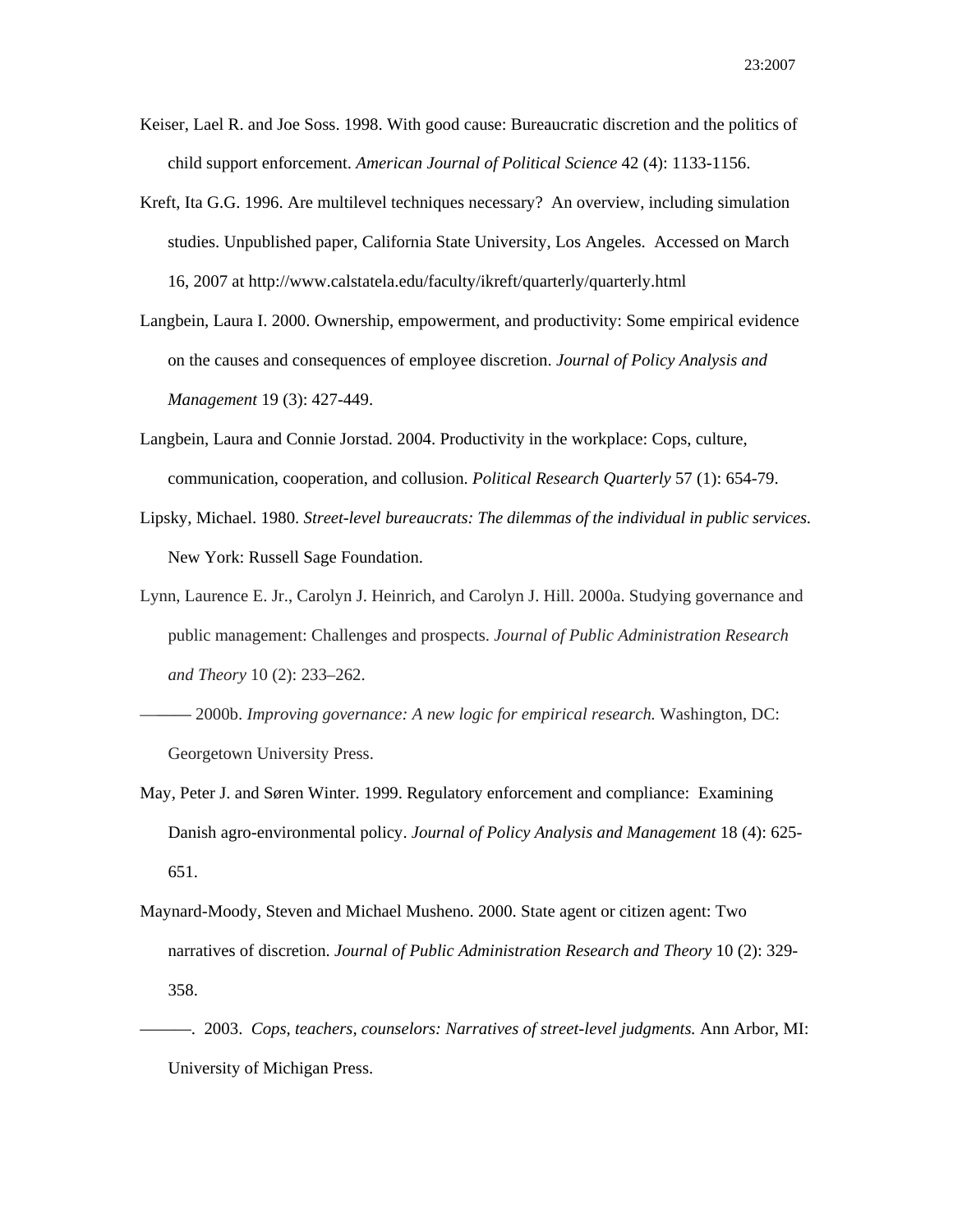- Meier, Kenneth J. and Laurence J. O'Toole, Jr. 2002. Public management and performance: The impact of managerial quality. *Journal of Policy Analysis and Management* 21 (4): 629-643.
- Meier, Kenneth J., Laurence J. O'Toole Jr., and Sean Nicholson-Crotty. 2004. Multilevel governance and organizational performance: Investigating the political-bureaucratic labyrinth. *Journal of Public Analysis and Management* 23 (1): 31-47.
- Meyers, Marcia K., Bonnie Glaser, and Karen MacDonald. 1998. On the front lines of welfare delivery: Are workers implementing policy reforms? *Journal of Policy Analysis and Management* 17 (1): 1-22.
- Meyers, Marcia K. and Susan Vorsanger. 2003. Street-level bureaucrats and the implementation of public policy. In *Handbook of public administration*, ed. B. Guy Peters and John Pierre, 245-255. Thousand Oaks, CA: Sage publishing company.
- Moynihan Donald P. and Sanjay K. Pandey. 2005. Testing how management matters in an era of government by performance management. *Journal of Public Administration Research and Theory* 15 (3): 421-439.
- Nicholson-Crotty, Sean and Laurence J. O'Toole, Jr. 2004. Public management and organizational performance: The case of law enforcement agencies. *Journal of Public Administration Research and Theory* 14 (1): 1-18.
- O'Toole, Laurence J., Jr. and Kenneth J. Meier. 1999. Modeling the impact of public management: Implications of structural context. *Journal of Public Administration Research and Theory* 9 (4): 505-526.
- Riccucci, Norma M. 2005. *How management matters: Street-level bureaucrats and welfare reform.* Washington DC: Georgetown University Press.
- Riccucci, Norma M., Marcia K. Meyers, Irene Lurie, and Jun Soep Han. 2004. The implementation of welfare reform policy: The role of public managers in front-line practices. *Public Administrative Review* 64 (4): 438-448.